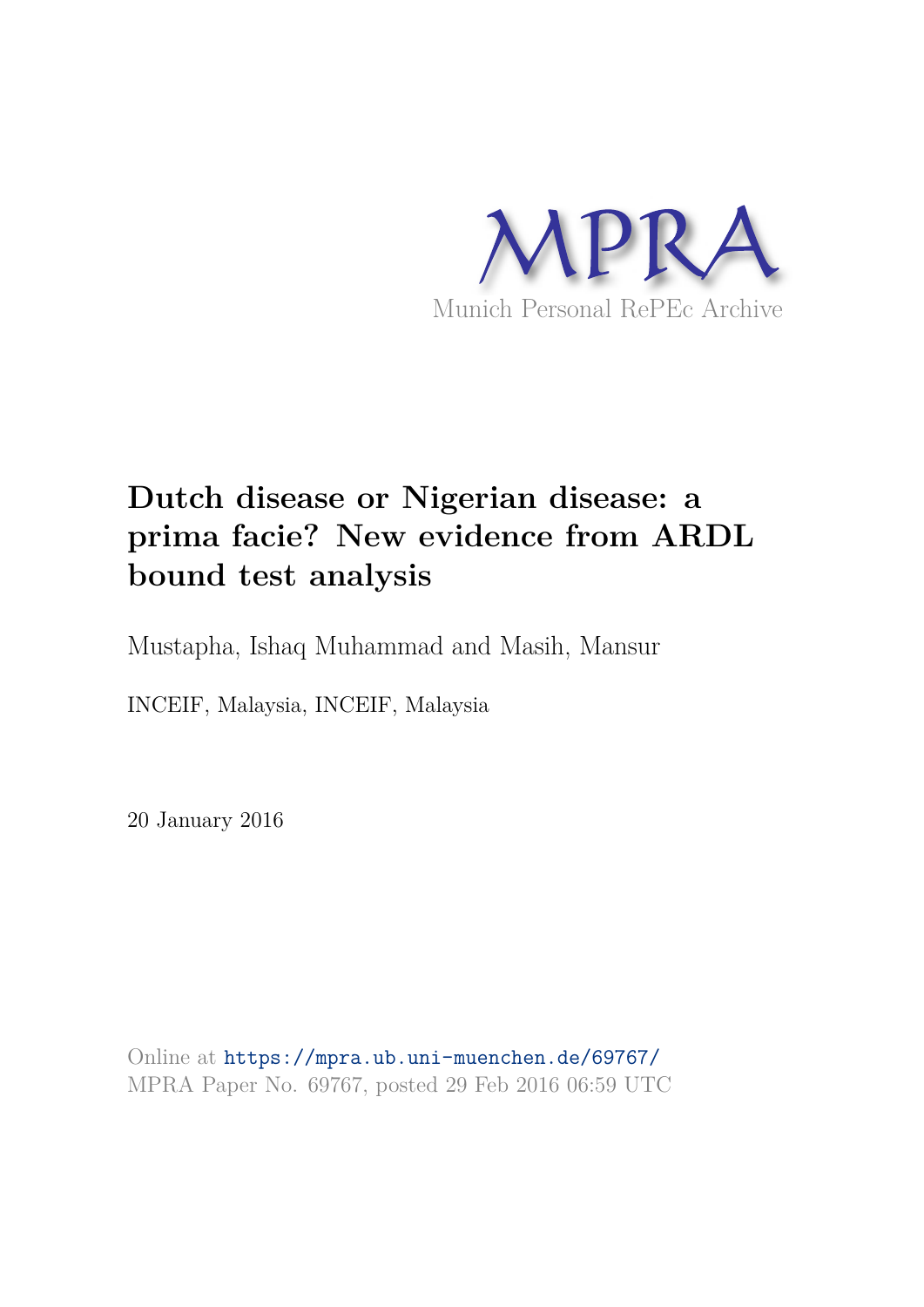#### **Dutch disease or Nigerian disease: a prima facie? New evidence from ARDL bound test analysis**

Is'haq Muhammad Mustapha $^1\,$  and Mansur Masih $^2\,$ 

#### **Abstract**

 $\overline{a}$ 

It is somewhat paradoxical and counter intuitive that an increasing stock of assets in a country tend to hinder its economic growth rather than bringing about greater opportunities for economic development. This is termed "resource curse". While many refers to it as Dutch disease, where an economy whose original exports were tradable goods, but then shift to export of booming sector, which consequently leads to a real exchange rate appreciation and the extinction of the original tradable goods exporting sector. Others refer to it as the Nigerian disease where an abundance of natural resources leads to poorer governance and conflicts, which brings about a decline in economic progress. This study, using Nigeria as a case study, employs autoregressive distributed lag (ARDL) approach to co-integration proposed by Pesaran et al. (2001). It is based on a time series data over the period 1981–2014. This study extends existing literature by focusing on the institutional quality as an influential phenomenon in economic growth. The findings diagnose Nigeria to be suffering more from the Nigerian disease which is attributable to institutional quality (i.e., corruption) than Dutch disease attributable to foreign exchange. This implies that the government should strive towards long term economic development and diversification by enhancing, among others, its institutional quality and combating corruption.

Key words: Dutch Disease, Exchange rate, Oil revenue, Agriculture, Nigerian Disease, ARDL, Corruption

<sup>&</sup>lt;sup>1</sup>Is'haq Muhammad Mustapha, Graduate student in Islamic finance at INCEIF, Lorong Universiti A, 59100 Kuala Lumpur,Malaysia.

<sup>&</sup>lt;sup>2</sup> Corresponding author, Professor of Finance and Econometrics, INCEIF, Lorong Universiti A, 59100 Kuala Lumpur, Malaysia. Phone: +60173841464 Email: mansurmasih@inceif.org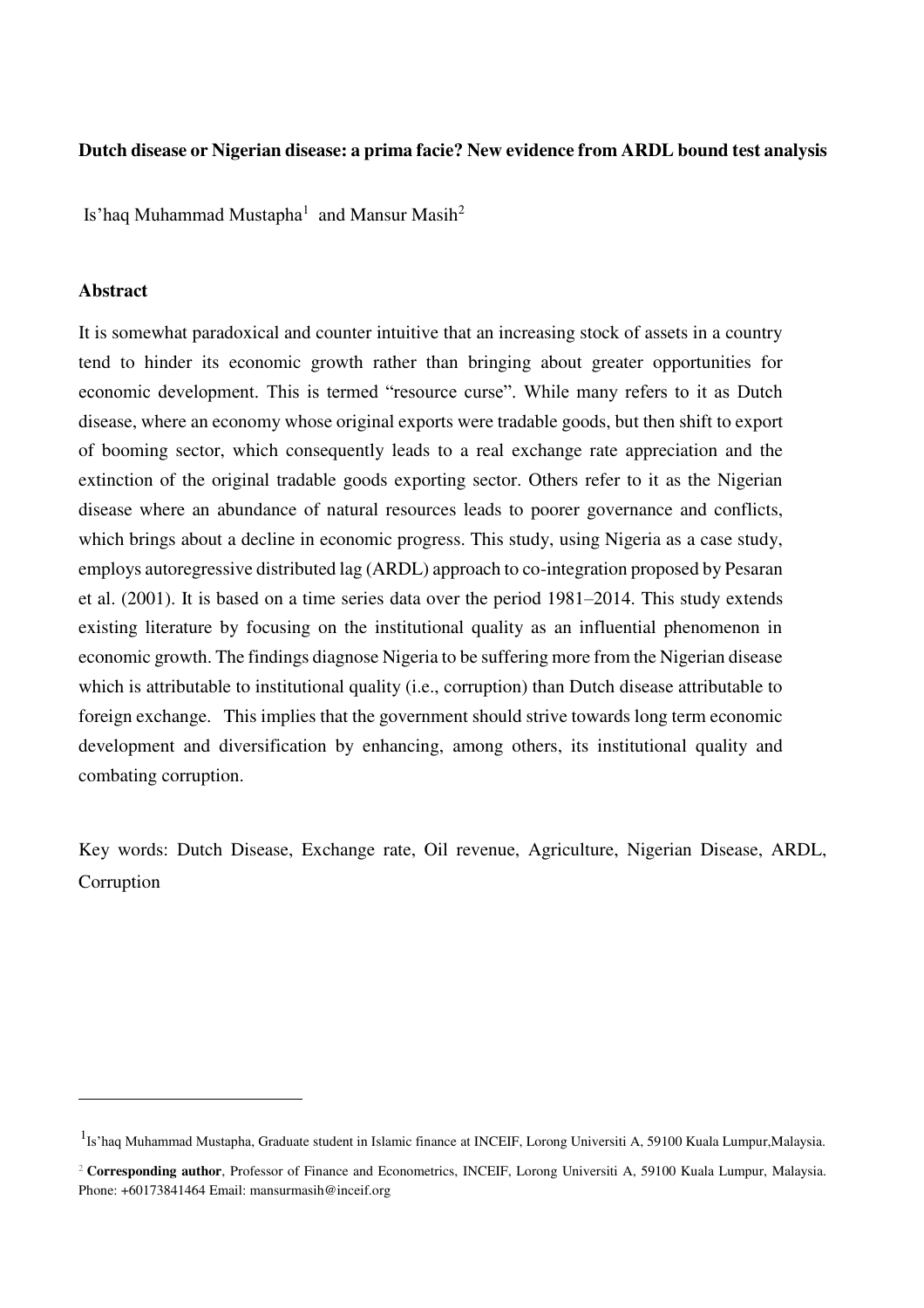#### **Dutch disease or Nigerian disease: a prima facie? New evidence from ARDL bound test analysis**

#### **Introduction**

Based on the conventional economic rationale, an increasing stock of assets in a country brings about greater opportunities for economic growth. However, its becomes a paradox when a substantial body of empirical evidence demonstrates that natural resources tend to hinder economic growth rather than promoting it. According to J D Sachs & Warner 1997, 2001), in their seminal studies, after controlling for a wide variety of variables, an increase of one standard deviation in natural resource intensity leads to a reduction of about 1% per year in economic growth. This result has been termed "resource" curse,'' and has subsequent inspired a large volume of empirical research.

According to Benkhodja (2014), The term "Dutch Disease" was first used to depict the fear of death of manufacturing in the Netherland economy when natural gas was discovered in the 1960s. The Dutch disease theory was developed after the Netherlands found large sources of natural gas in the North Sea in the 1960s. Large capital inflows from increased export revenues caused demand for the Dutch florin to rise, which, in turn, led to an appreciation of the Dutch exchange rate. This appreciation made it difficult for the manufacturing sector to compete in international markets (Benkhodja, 2014). However, some Economies have survive this situation such as Norway, instead diversify their economy.

Diversification which is all about the exploitation and development of various sectors of an economy if not all sectors, has been a major route through which many developed countries of the world passed (Bature, 2013). Instead of diversification, governments are rather induced into corruption and wasteful spending, weak investments, nonchalant attitude towards reinvesting the excess income from their booming single sector thereby, creating a decline or total collapse of economic activities in other sectors of their economies. This was the situation in the Netherland where the discovery of a large natural gas reserve led to a decline in its industrial base owing to inflationary pressure on the guilder. The phenomenon created unemployment in the Netherland through a massive movement of workers from the manufacturing sector to the booming gas sector for higher pay. This action later killed their manufacturing sector.

#### **Nigerian Disease**

The Nigerian Disease is another another explanation of the resource curse by recent studies. It shows that abundance of natural resources leads to poorer governance and conflicts. It gives rise to governments that are less accountable to the people, have little incentive for institution-building, and fail to implement growth enhancing reforms. Higher corruption, more rent-seeking activity, greater civil conflict, and erosion of social capital are some of the outcomes associated with the Nigerian Disease (Rosser, 2006).

Nigeria has, in recent times, been referred to as the fastest growing economy on the African continent and one of the 10 fastest growing economies in the world. Ironically, the country also harbours some of the poorest people in the world with as many as 69% of the population, which is about 112.47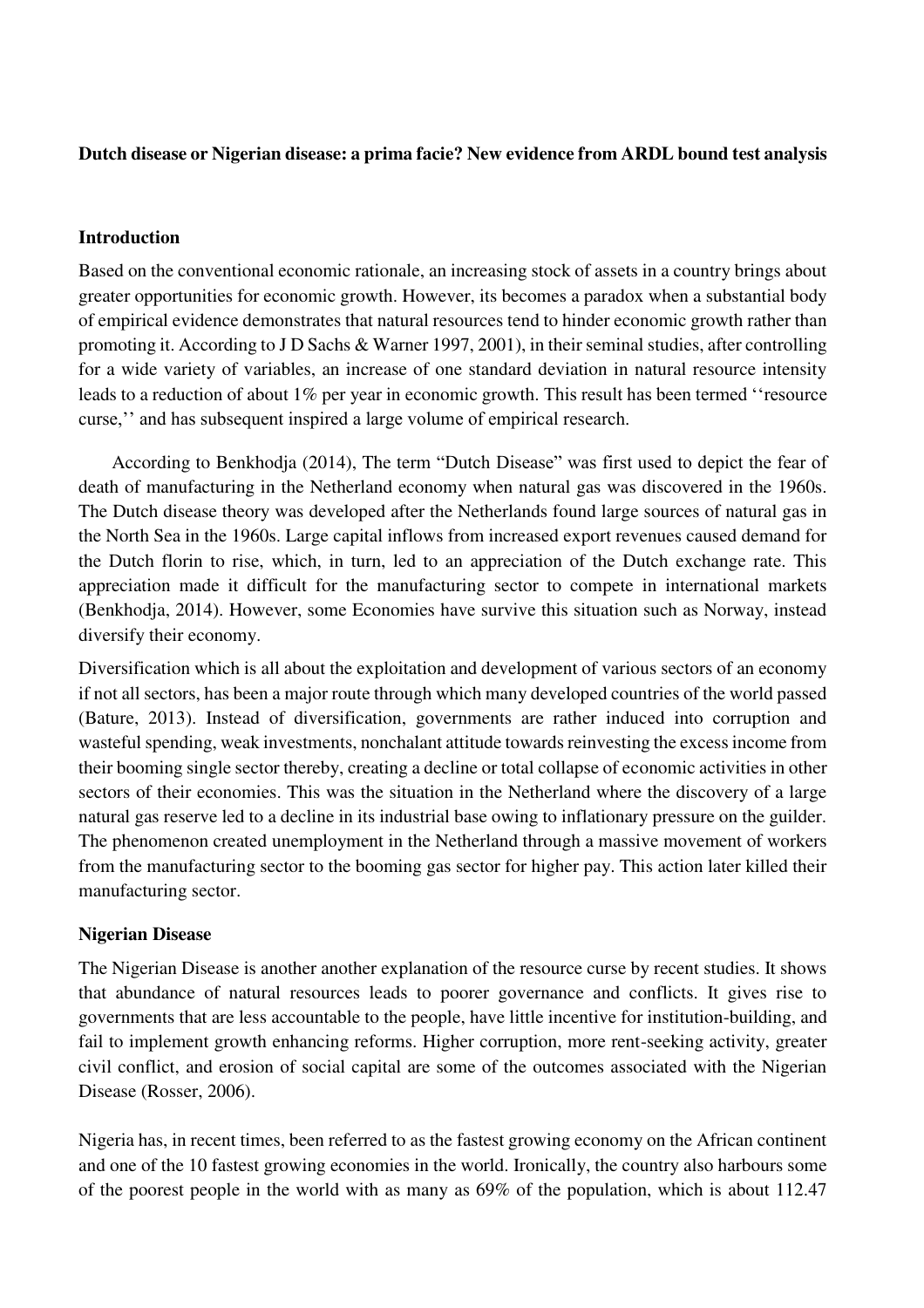million Nigerians, living below the poverty line (NBS, 2010). Given the country's enormous resources, it is puzzling that such a huge portion of the populace lives in poverty. This vast incidence of poverty in the midst of plenty has severally been linked to the endemic corruption in the country, as it involves the massive stealing of resources that would have otherwise been invested in providing wealth-creating infrastructure for the citizens.

In the case of Nigeria, the Former president Olusegun Obasanjo (1992:2) explained that;

"While Indonesia had oil in part to finance its investment in agricultural development and to use it as jump of leverage, Malaysia was not blessed with the same gift of nature. Yet the story has been told so often of how Malaysia came in the sixties to collect palm oil seedlings from Nigeria. The irony of it is that while Malaysia is currently an exporter of palm oil, Nigeria is now an importer of palm oil and importing from Malaysia."

This explains the story of declining agriculture in Nigeria as a result of concentration on a single sector (oil) for everything. The situation became more and more difficult, when rising bills from imported food and industrial machines that made Nigeria became more and more dependent on oil. An intriguing question that cross our mind is "how long can Nigeria sustain its self especially being the most populous country in Africa?

The danger of depending on a single sector began to manifest when Nigeria began to produce less than 1 million barrels of petrol daily and sold it for about \$30 per barrel as against an earlier 2.5 million barrels per day in 1979 and at a tagged price of \$40 per barrel(FGN1983). Many countries of the world has suffered from similar situation due to dependence on single growing sectors"(Bature, 2013). The concentration of economic activities on a single sector can only cause more hardship and take a country backward. The leaders under excessive wealth and riches looses bearing due to such sudden financial power and end up calculating ways to spend such accumulated wealth.

This study attempts to imbibe the industrial situation in Netherland (Dutch disease) to the Nigerian agricultural setting, while evaluating it against the Nigerian Disease (Institutional quality). Therefore, this study aimed at examining the impact of the Petroleum export sector and institutional quality on the traditional agriculture export sector. This similar to the study of Bature, (2013) but differ with our special consideration of institutional quality (Corruption) which captures the Nigerian Disease factor.

This study employs yearly data over the period 1982 -2014 by using a robust and advanced time series technique, Autoregressive Distributed Lag (ARDL) co-integration method which is applicable regardless whether the variables are I(1) or I(0). It captures co-movements which may not be identified in other univariate or bivariate models and separately examines an ECM mechanism to track the short run dynamics. Also we apply the VAR impulse response model, which is ideal to simulate hypothetical macroeconomic shocks. It was employed to capture the accumulated response of agriculture value added as a share of GDP to macroeconomic variable shocks in the economy.

Our findings unearthed an interesting result which indicate contrary to the conventional perception that resource course is determined only by appreciation in exchange rate due to natural resource (Oil) price increase. The finding depicts that Institutional quality impacts more on the resource course phenomena. In other words, Nigeria is diagnosed to be suffering more from the Nigerian disease than the Dutch disease. Evidence from impulse response shows that Agriculture responds more to the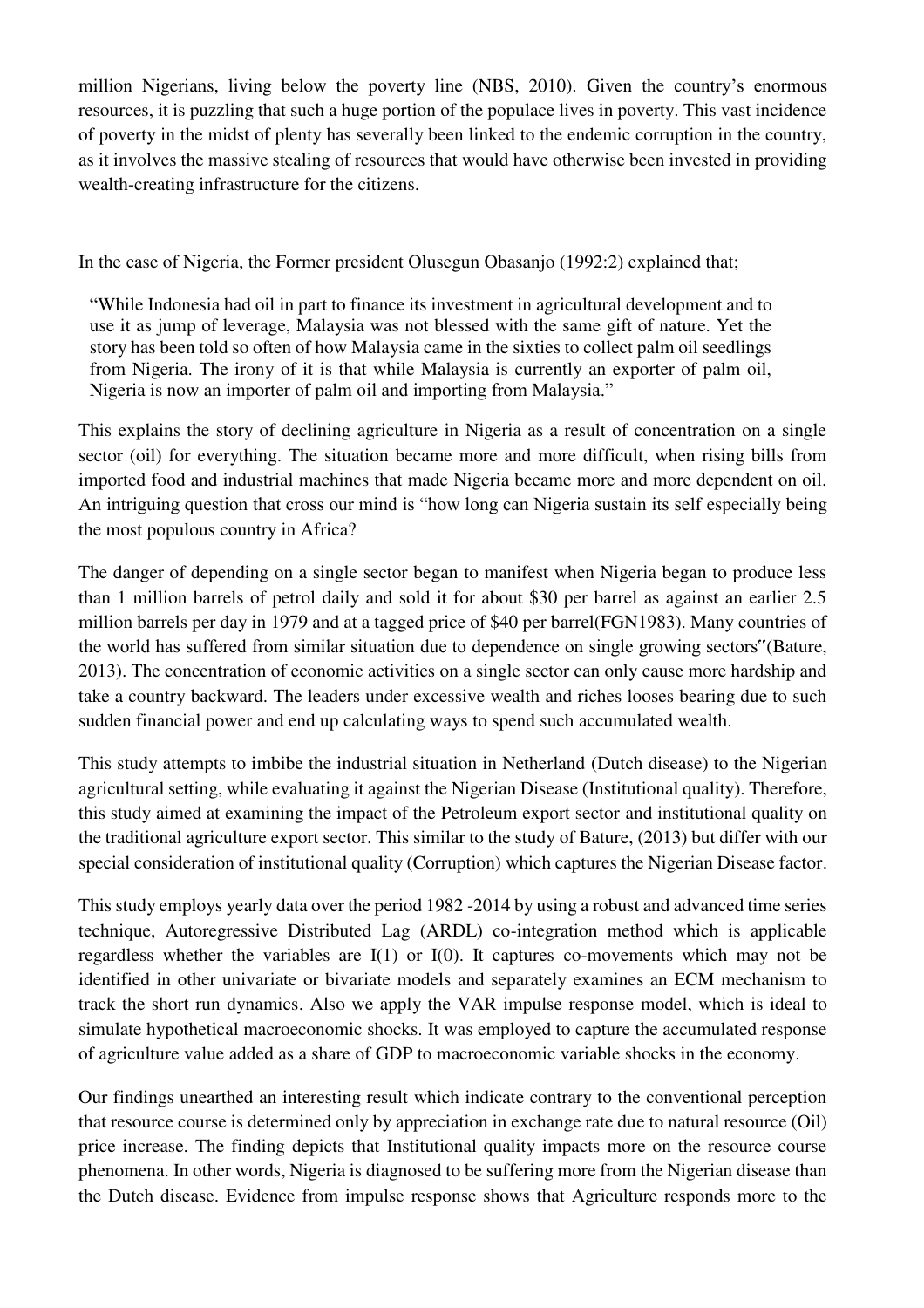shock in Corruption than real exchange rate and oil revenue.

The remainder of the study is organized as follows. Section 2 presents the literature review. Section 3 contains an overview of Dutch disease and the Nigerian economy. Section 4 presents the methodology used to investigate the causality links between the variables. Then, the empirical findings have been presented and analyzed in section 5. Given the obtained results, policy implications are provided in Section 6. Section 7 concludes our study.

## Literature Review

Dutch disease theory has been a subject of abundant theoretical literature since the beginning of the 80s. It has been developed in a partial equilibrium framework and can be presented in two forms: the spending effect and the resource movement effect. Both effects lead to a decline of the tradable sectors; Agriculture and manufacturing sector. This decline occurs because of the fall of output in this sector.

Indeed, if the oil supply is not perfectly inelastic, a rise of oil price leads to an increase of the demand of labor and capital in the oil sector and increases wages and capital return in this sector. If the production factors are mobile, capital and labor will move from the manufacturing sector to the oil and service sectors which will cause de-industrialization. There are two main mechanisms by which the oil shocks affect the economic activity: the spending effect and the resource-movement effect. These effects are the essential components of the Dutch disease theory.

### Theoretical Background

According to Bature (2013), The history of Dutch disease dates back to the late 1950s when the Netherlands discovered a large natural gas resource in the north of the country and rapid development of the resource began in 1963. Since then some new finds have been made both onshore and offshore. By the 1970s, what was originally a natural gas importing country started to export gas and by 1976, which represented a peak year for natural gas exports, it exported about 51 billion cubic metres or about 44 million tonnes of oil equivalent (mtoe). In addition, massive long-term export contracts were drawn up, with prices linked to the price of oil. The balance of payments current account benefited accordingly. Apart from natural gas earning foreign exchange to the Netherlands as a result of increased exports, it also made a significant contribution to the national budget ((Arreaza, Castilla, & Fernandez, 1984;Kremers 1985).

Dutch Disease implies that the exchange rate has appreciated as a result of a new natural resource which greatly augments the country's foreign exchange earnings. A large inflow of foreign exchange and a large balance of payments surplus in most oil exporting countries causes the domestic currency to appreciate, and the oil-based rate to be higher than desirable for the non-oil sectors, with a harmful impact on the competitiveness of domestic production and the objective of diversification. The first paper credited on the resource boom paradox was that of Meade and Russel (1957) but the core model of the theory of Dutch disease today can be seen in the studies of Corden and Neary (1982).

The Classicalists embrace the theory of Dutch disease, problems of rent-seeking and explanation of political-economy (Corden & Neary, 1982; Rodríguez & Sachs, 1999; Van Wijnbergen, 1986). The cause and effect of Dutch disease in resource-rich nations was examined by Rodríguez & Sachs (1999), who noticed that over-shooting of levels of consumption lead to movement towards the stationary state and result in slow growth.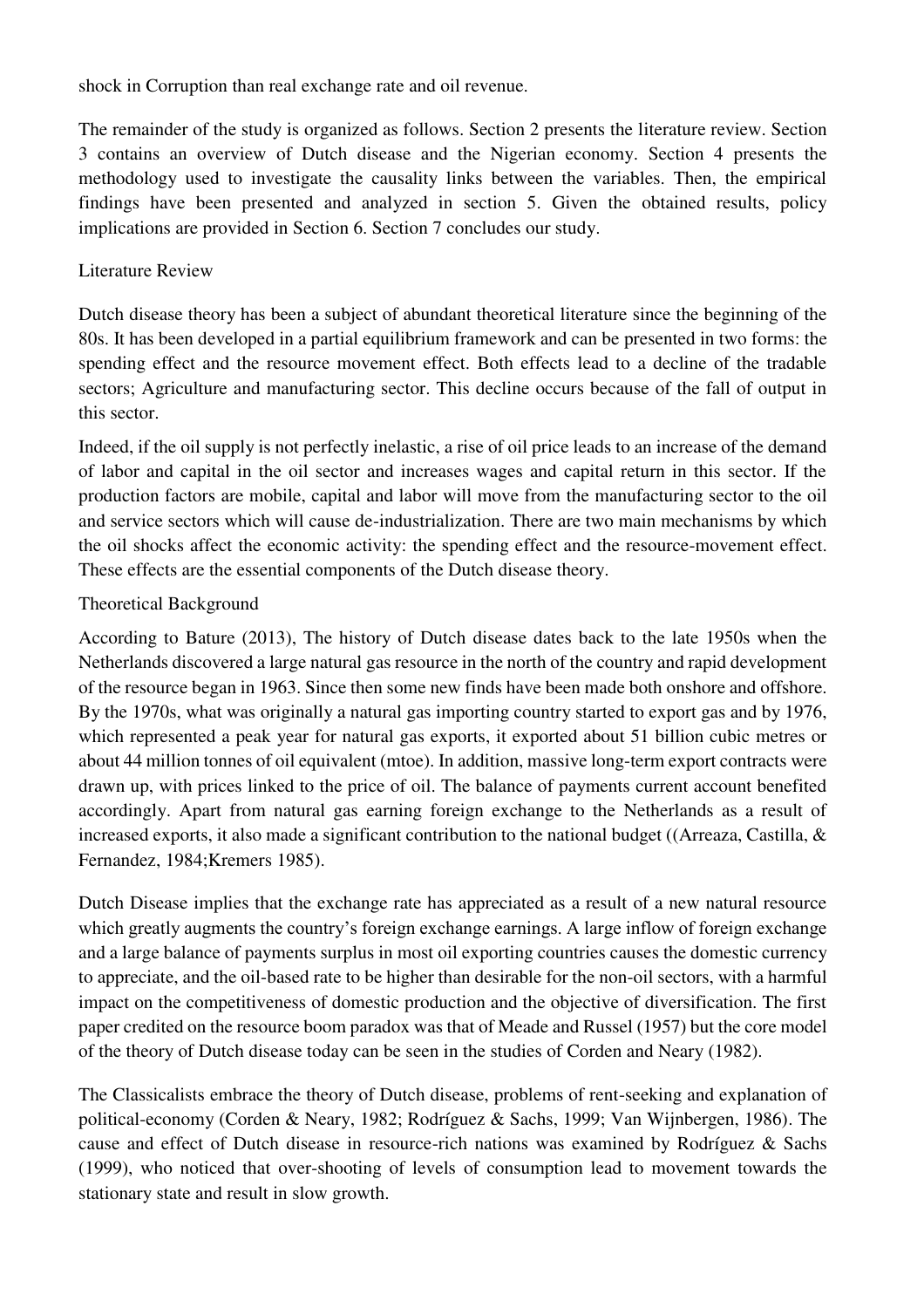The political economy literature often argues that abundant natural resource revenues lead to poor spending policies. The idea is that "easy" revenues corrupt and bring about conflicts (Ross 1986), and encourage economically inefficient, but politically important projects. To mitigate such problems, Sala-i-martin & Subramaniana (2003), suggest decentralizing revenues for the case of Nigeria, by distributing them directly to the people, so the government is forced to finance public services by taxes. Yet only a limited number of theoretical studies have tried to explain a diverging experience in resource impact on economic performance, an exception being (Mehlum, Moene, & Torvik, 2006).

#### Empirical Underpinnings

Stjns (2003), using a dynamic multi-sectoral general equilibrium model, found that a surge of oil revenues leads to a real appreciation. Imimole et al (2011) discovered that a country always witnesses real exchange rate appreciation when its nominal rate is pegged and inflation is high. It is mostly reversed by devaluing the nominal exchange rates. Vanwijnbergen (1984), pointed out that under a fixed exchange rate regime the inflation spiral is the main driver of exchange rate appreciation whereas the catch-up movement in stability is driven by periods of flexible exchange rates.

 Ross (1999), examined the Dutch disease symptoms in the case of the United Kingdom. According to him, after the commercial exploitation of crude oil in 1975, the RER appreciated by about 10 percent between 1973 and 1982, and this led to a fall in manufacturing output in the United Kingdom. This was also established by Forysth (1985) who confirms that there is evidence of Dutch disease in the UK. However, he affirms that the specific effect of the booming sector (energy) cannot be measured by structural movements of the economy.

In the case of less developed economies, Warr (1985) thought that the conclusion about the structure of the economy being affected was not clear, but the energy sector boom had unique effects on domestic prices in Indonesia. However, Roemer (1994) confirms that the Indonesian government, through careful exchange rate management, escaped the impacts of the Dutch disease. This shows that the effect of Dutch disease in Indonesia was rendered insignificant through prudent management of exchange.

### Dutch Disease and Nigerian Economy: Exchange Rate Regimes

According to Bature (2013), the Nigerian economy like some other low income countries of the world from her political independence in 1960 has been using a fixed exchange rate system which entails the pegging of the exchange rate of the Nigerian domestic currency (Naira) to a reference currency (British pound sterling). This was to ensure a low rate of inflation and for proper management of the Nigerian exchange rate but when British pound sterling was floated along the line; the Nigerian Naira became a pegged currency to the American US Dollar. Nigeria shifted from fixed to "controlled/managed" flexible exchange rate system (where there was the official exchange rate and the black market rate) in July, 1986 following the advice of IMF on restructuring the Nigerian economy through Structural Adjustment Programme and economic liberalization due to economic mal-functioning in the early 1980s and not until 1999 a more flexible exchange rate was not introduced to Nigerian economy. The control of the foreign exchange market through visible hand was totally removed in 1999 and the forces of demand and supply determine the exchange rate ever since then (a more pronounced market regulated system). The different phases of exchange rate are demonstrated in [Figure 1.](#page-6-0)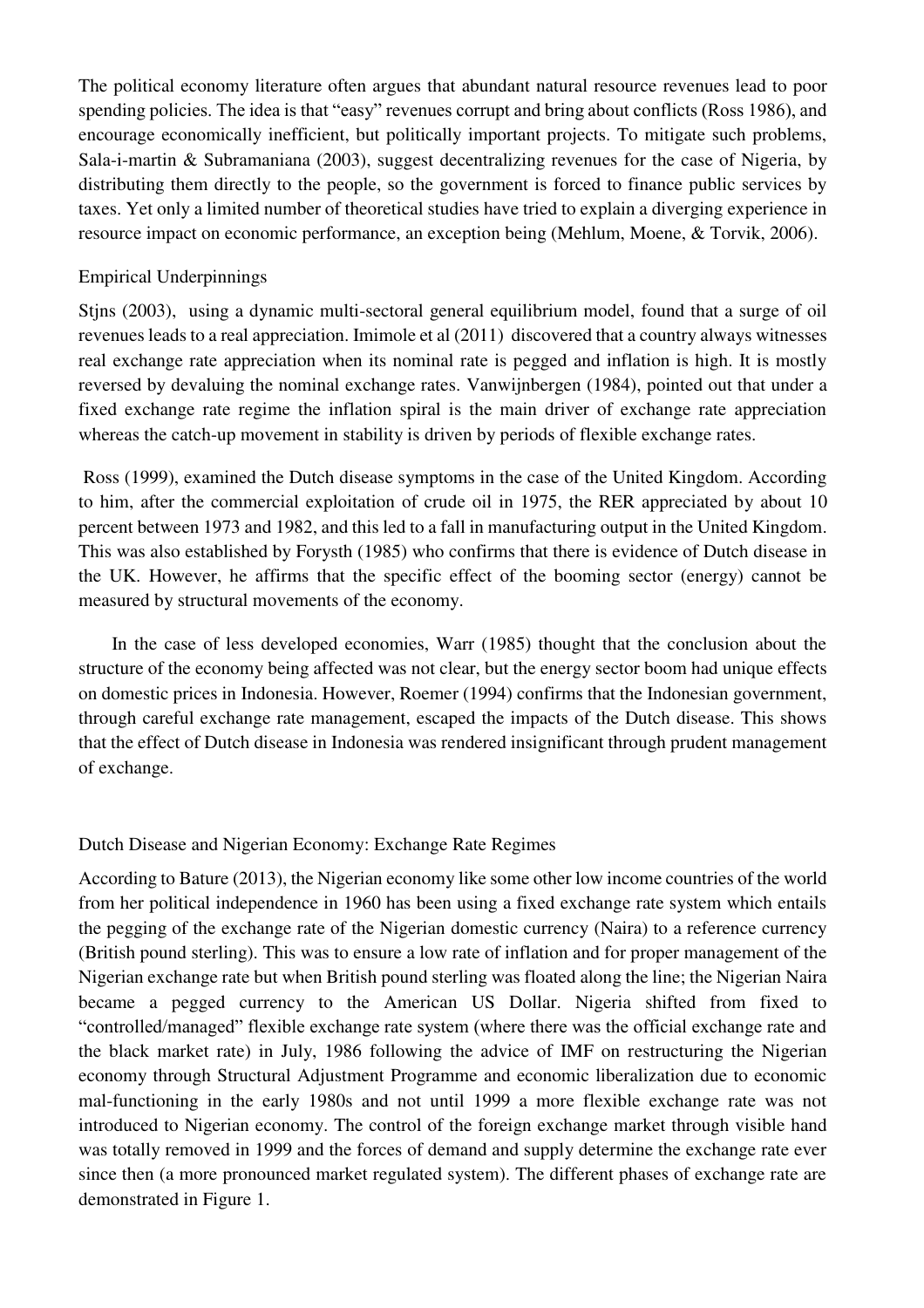<span id="page-6-0"></span>



Source: International Monetary Fund, International Financial Statistics, 2015.

### Role of Agriculture in Nigeria Economy

The Nigerian economy prior to independence was epitome of an agrarian economy. it relied on agricultural products for consumption, employment, foreign exchange earnings and domestic savings. From [Figure 2,](#page-7-0) agriculture takes about 65 per cent share of the real GDP signifying the importance of agriculture in the economy at that period.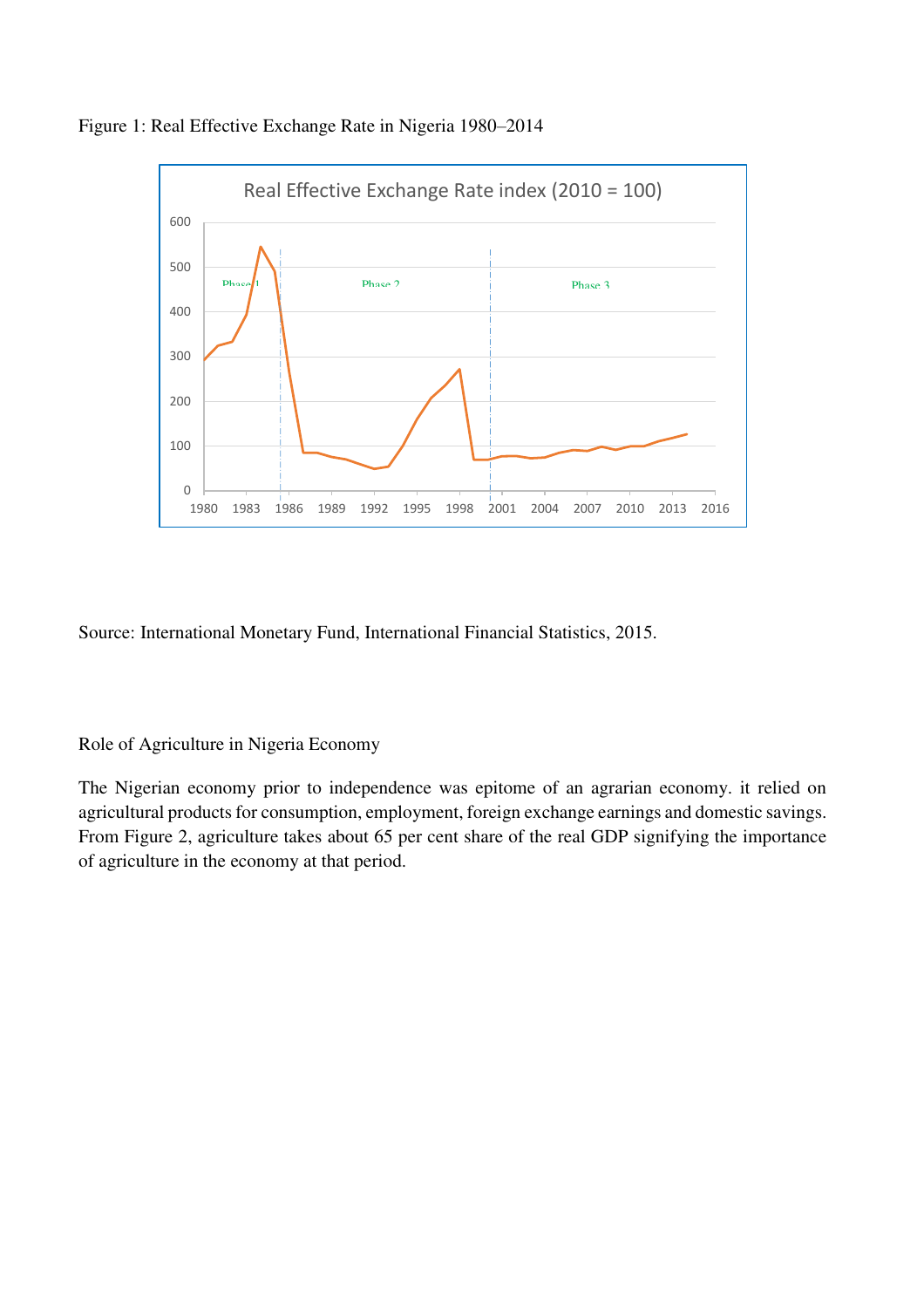<span id="page-7-0"></span>



Source: World Development Indicator (World Bank, 2015)

Agricultural sector at independence made it possible for the economy to cut down her importations on some major economic activities making the exchange rate stability effective. The contribution of agriculture to GDP was very high from independence till the mid-1970s and agricultural exports remained the backbone of the Nigerian economy and provided a significant proportion of foreign exchange earnings.

"In their own contribution, Omowale and Rodrigues (1979) opined that for most developing countries agriculture has been assigned an important role in national development. To them agriculture has been seen as a means of reducing dependence on certain imports, and a way to control food price increases, earning foreign exchange, absorbing many new entrants to the labour market and increasing farm incomes at times of severe unemployment and rural poverty" (Anyawu (1997:pp12).)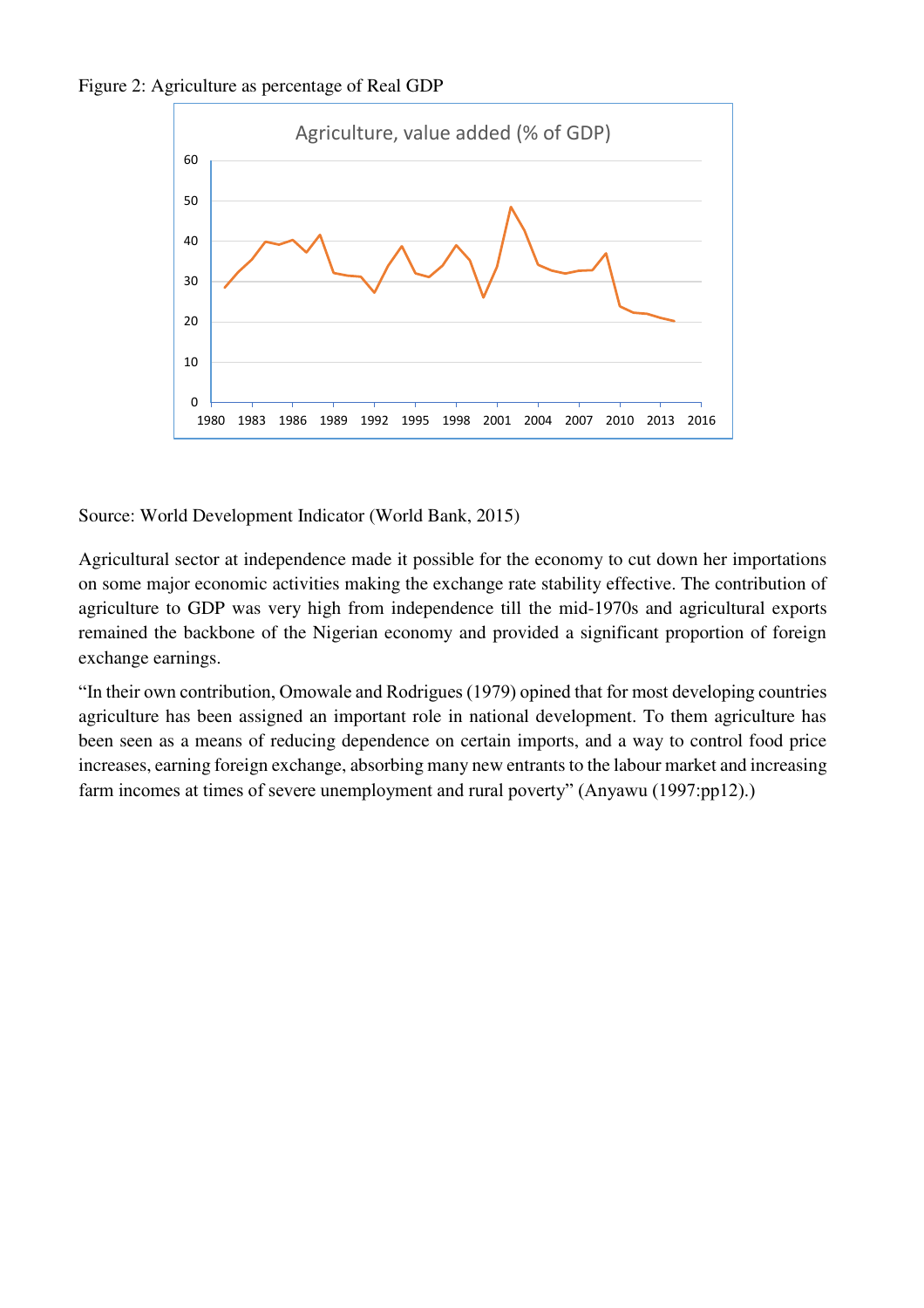

# Crude-Oil and the Exchange Rate in Nigeria

"There is virtually no exchange rate system that Nigeria has not tried in order to find the 'realistic' exchange value for the Naira" (Adedipe, 2004). The different exchange rate regimes in Nigeria can be classified into different epochs relating to the vagaries of the international oil market.

### The Post-Independence Era (1960-1971)

Like some other low income countries of the world, after political independence in 1960, the Nigerian economy used a pegged rate system, where the Nigerian (Pound) was pegged to the British Pound (as can be seen in Figure 1). During this period, the Nigerian Pound was pegged at par to the British Pound Sterling (GBP), using administrative measures to sustain the parity. The devaluation of the GBP in 1967 coupled with its being floated in 1972 forced Nigeria switch to a US Dollar, which was deemed better able to develop Nigeria's import substitution industries. During this period the fiscal balance was in surplus for most of these years, inflation rate averaged about 5 percent and the Current Account Balance was in surplus. This period is captured by Part A Phase I of the exchange rate system (Figure 1).

The 'Oil Boom' Era (1972-1986)

The oil boom is Part B of the Phase I of the exchange rate system (Figure 1 above). During this period, the exchange rate mirrored movements in oil prices and the naira remained strong as a result of the huge increase in foreign exchange earnings. The currency was pegged to US Dollar in 1972. This was abandoned between 1974 and 1976, when an independent exchange rate management policy that pegged the naira to either the US dollar or the British pound sterling was put in place and a policy of gradual appreciation of the naira was pursued. The huge earnings from crude petroleum export over this period allowed Nigeria to run persistent external surpluses in the balance of payments, which supported the appreciation of the naira (Bature, 2013).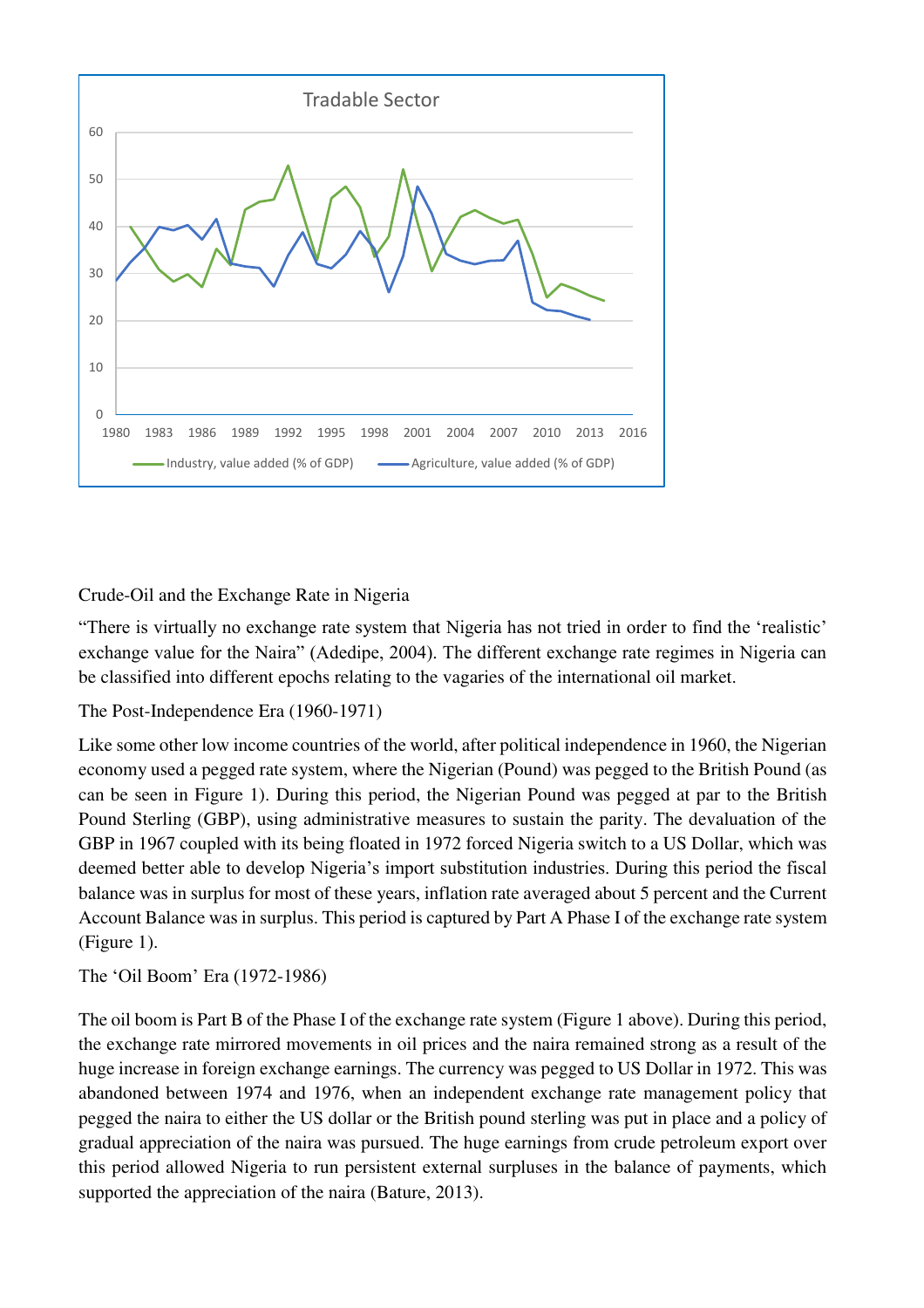This period was the beginning of Dutch Disease in Nigeria. The strong exchange rate that followed helped to cheapen imports of competing food items as well as agro-based and industrial raw materials, which led to rapid expansion in the importation of these goods to the detriment of local production of similar goods. Aggregate import demand later outstripped total foreign exchange available for import and trade restrictions though an import licensing scheme was introduced. A policy reversal was effected in the management of the naira exchange rate towards the latter part of 1976: this was a deliberate policy to depreciate the naira, although it was not systematic. However, in 1978, the naira was anchored on a basket of 12 currencies of Nigeria's major trading partners. This was jettisoned in 1985 and the naira reverted to anchored against the US dollar.

## The Post-Sap Era (1986 till 2010)

The last exchange rate period in Nigeria began in 1986 (see figure 1). A major policy reversal was effected in September 1986 when the fixed exchange rate regime had to be discarded and a flexible exchange rate regime was put in place following the advice of the IMF on restructuring the Nigerian economy through the Structural Adjustment Programme (SAP).

With the adoption of SAP, foreign exchange allocation and import licensing procedures were abolished and transactions in foreign exchange were subjected to market forces under an auction system. The naira was subjected to a managed float in a continuing effort to restructure the economy away from oil dependency. The policy of deregulation of the foreign exchange market in 1986 was aimed at establishing the market exchange value of the naira. The hope was to boost non-oil exports and reduce the dependence on crude petroleum exports.

As noted by Honohan and Lane (2003), exchange rate depreciation had resulted in the dramatic increase in the naira price of imports, which should have discouraged imports. However, it was not until 1999 that a more flexible exchange rate was again introduced to the Nigerian economy. The visible control of the foreign exchange market was totally removed in 1999 and a more pronounced market regulated system was introduced

# Corruption and the Nigerian Economy

Given the country's enormous resources, it is puzzling that such a huge portion of the populace lives in poverty. This vast incidence of poverty in the midst of plenty has severally been linked to the endemic corruption in the country, as it involves the massive stealing of resources that would have otherwise been invested in providing wealth-creating infrastructure for the citizens.

This perception is reinforced by an accepted position that corruption is a global incidence that tends to retard the growth of countries where it manifests. Corruption is also taken as having the tendency to exacerbate and cause con icts, promote poverty, and impact negatively on the best use of human and natural resources. Some previous studies have shown that corruption remains a major hindrance to the achievement of the Millennium Development Goals (Transparency International, 2010; World Bank, 2010).

The governance model contends that corruption affects poverty in the sense that increased corruption reduces governance capacity (otherwise understood as the institutional capacity of government to deliver quality public services). A study by ActionAid Nigeria, (2015) examined the link between these two phenomena in Nigeria. During the study, it was found evidence that in Nigeria, corruption has a profound impact on the level of poverty due to the resulting failure by the government to use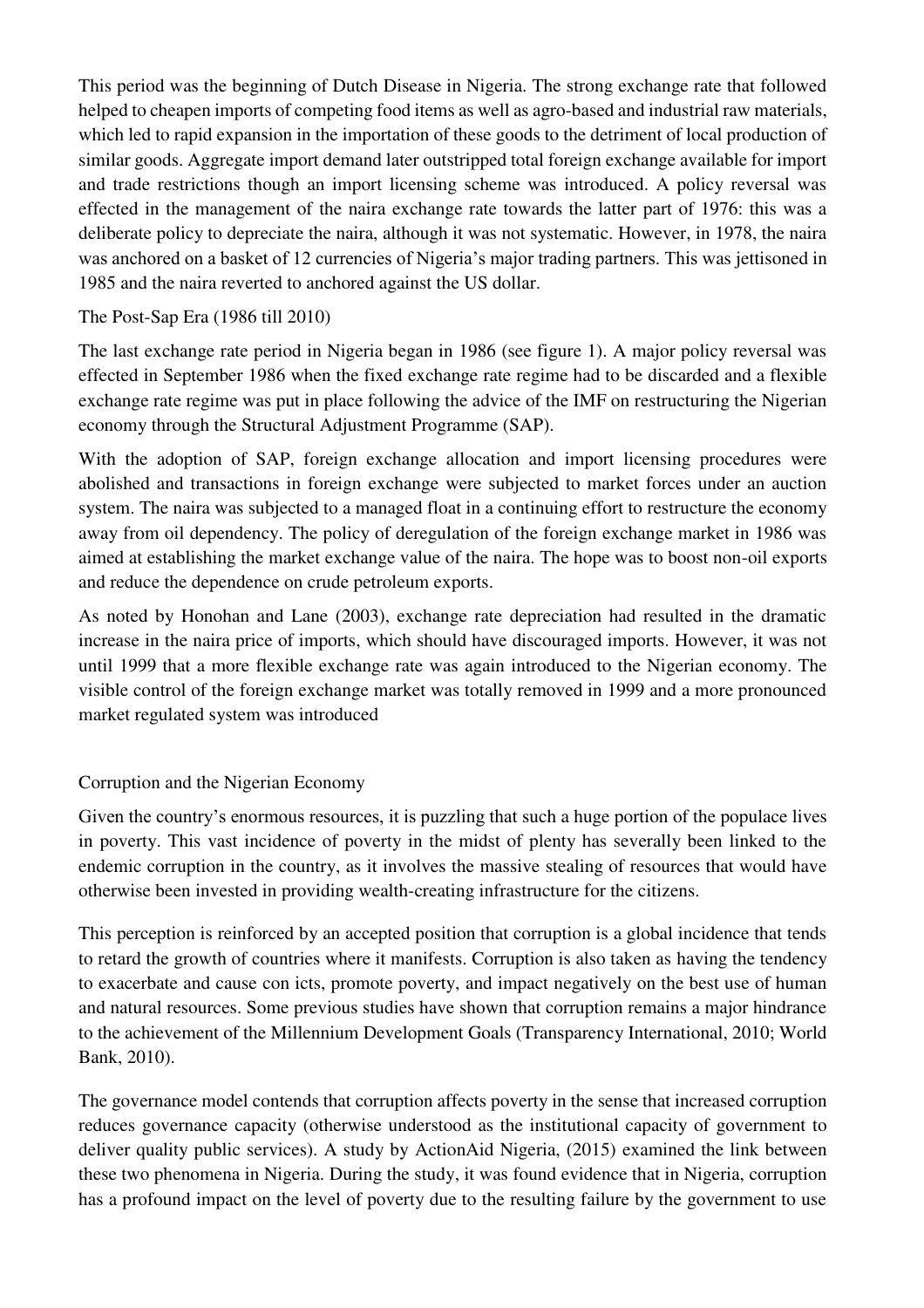resources to deliver poverty-reduction services.

Corruption is widespread in the different tiers and arms of governments and the private sector. It manifests in various forms and in many types of transactions within and across levels of governments, within and between private enterprises of different types and scales of operations, between principal actors in private and public sectors, and within civil society organisations. Although corruption may appear to be pervasive, it is important not to lose sight of the fact there are key drivers who not only enabled and profit from corruption but who are determined to ensure that efforts to fight corruption do not succeed. Some of the key drivers of corruption in the country are Officials in the Executive Arm, legislature, judiciary, the private sector, oil and gas sector, banking sector among others.

### Methodology

# 4. 1 Data and Model Theoretical Specification

This study examines Dutch disease in the case of Nigeria by applying the Autoregressive Distributed Lag model (ARDL) analysis (also known as the Bounds testing procedure) by using Seven variables based on previous studies and our research objective, a number of variables as potential determinants have been divided into three major categories namely, Dependent, Relative price Effect (cite..papr) and Institutional quality.

The Relative price variables refer to Real Exchange rate, (cite..papr) Oil revenue (Product of Oil Production and OPEC Oil prices) (cite..papr). While Corruption Index measures the Institutional Quality (cite). In addition to that we have three control variables, Money Supply, Manufacturing Output (%GDP) and Fixed Gross Capital (%GDP). In this context, theory asserts that countries that have stable revenue from increasing oil prices will result in appreciation in exchange rate and subsequent decline on other sectors. In this study, variable that represent external shock to the economy, namely exchange rate is examined.

# **Theoretical Model Specifications**

The model tests if Dutch Disease measured by AGD as a function of the relative price variable, institutional quality and Control variables. The empirical model is given by:

 $AGD = \int (ORV, RER, M2, AGD, MGD, FCG, CPT)$ 

Equation 1: Theoretical Model Specification

Where,

- ORV = Oil Revenue (Product of output
- $RER$  = Real Exchange Rate
- $M2 =$ Money Supply
- $AGD =$  Agricultural Production (%GDP)
- $MGD =$ Manufacturing Output (%GDP)
- $FCG$  = Fixed Gross Capital (%GDP)
- $CPT = Corruption index$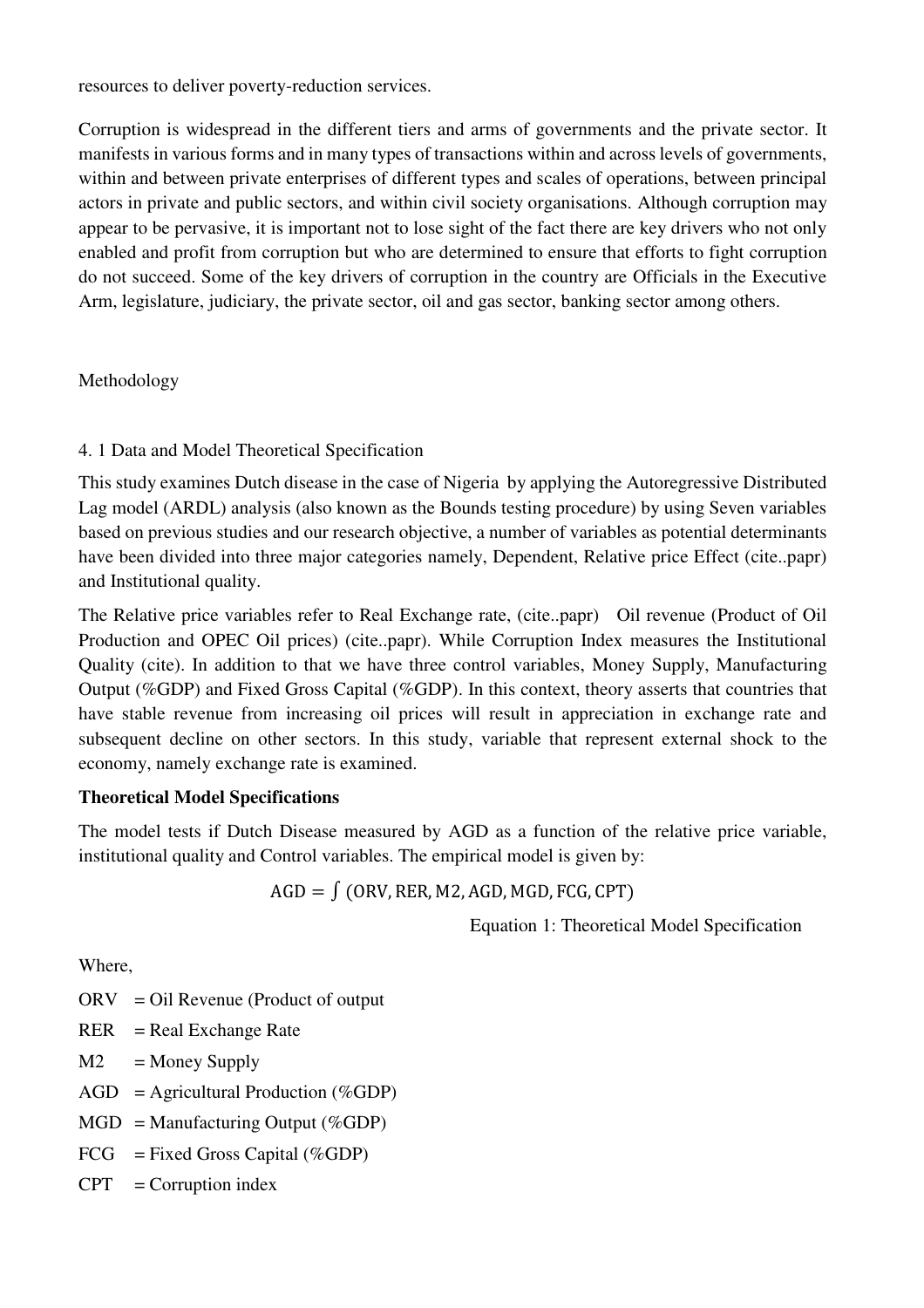Annual time series data was collected for the period 1982 to 2014. A total of 32 observations were obtained. Due to longer duration of the series and many missing values we have to use multiple sources for collecting data for all variables used in the study.

| Variables      | Type                          | Explanation                     | Expected<br>Sign |
|----------------|-------------------------------|---------------------------------|------------------|
| <b>AGD</b>     | Dependent                     | Agricultural<br>Production      |                  |
|                |                               | $(\%GDP)$                       |                  |
| <b>RER</b>     | Dutch disease: Relative Price |                                 | Positive         |
|                | Effect                        | <b>Real Exchange Rate</b>       |                  |
| <b>ORV</b>     | Dutch disease: Relative Price |                                 | Positive         |
|                | Effect                        | Oil Revenue (Product of output) |                  |
| <b>CPT</b>     | <b>Institutional Quality</b>  | Corruption index                | Positive         |
| <b>MGD</b>     | Control                       | Manufacturing Output (%GDP)     |                  |
| <b>FCG</b>     | Control                       | Fixed Gross Capital (%GDP)      |                  |
| M <sub>2</sub> | Control                       | Money Supply                    |                  |

4.2 Time Series Techniques

Methodology

The ARDL co-integration approach is used first for testing the presence of a long term relationship with the lagged levels of the variables. It helps in identifying the dependent variables (endogenous) and the independent variables (exogenous) which are called the 'forcing variables".

More so, if there is a long term relationship among the variables, then the ARDL analysis generates the ECM equation for every variable, which provides information through the estimated coefficient of the error correction term about the speed at which the dependent variable returns back to equilibrium once shocked.

In regard to the time-series studies, the regression analysis that has been applied for many decades to estimate the long-run relationship among economic and social variables is now considered to have either estimated a spurious relationship (if the original 'level' form of the variables was nonstationary) or estimated a short-run relationship (if the variables were 'differenced' to make the original variables stationary). The damaging limitation of the traditional regression analysis (i.e., either spurious or not testing theory) has been addressed by the recent and ongoing co-integration time series techniques. The significant contributions made by the time series co-integration techniques starting with the publication of the seminal paper by Engle and Granger (1987) has been recognized through the recent award of the Nobel Prize in Economic Science to Engle and Granger in 2003.

Although the conventional co-integrating procedure has made vital advancement on regression analysis by focusing on the point that any regression analysis should start off, not mechanically, but by testing the stationarity and co-integration properties of the time series involved, the co-integrating estimates also are subject to a number of limitations (Masih et al., 2008). The estimates derived from the co-integrating tests (such as the Johansen test) and the unit root tests (such as, the augmented Dicky-Fuller and Phillips-Peron, etc. which precede the co-integrating tests), are found to be biased. The tests lack power and are biased in favour of accepting the null hypothesis. The co-integration tests require the variables to be  $I(1)$  but the order of integration of a variable, whether  $I(1)$  or  $I(0)$ ,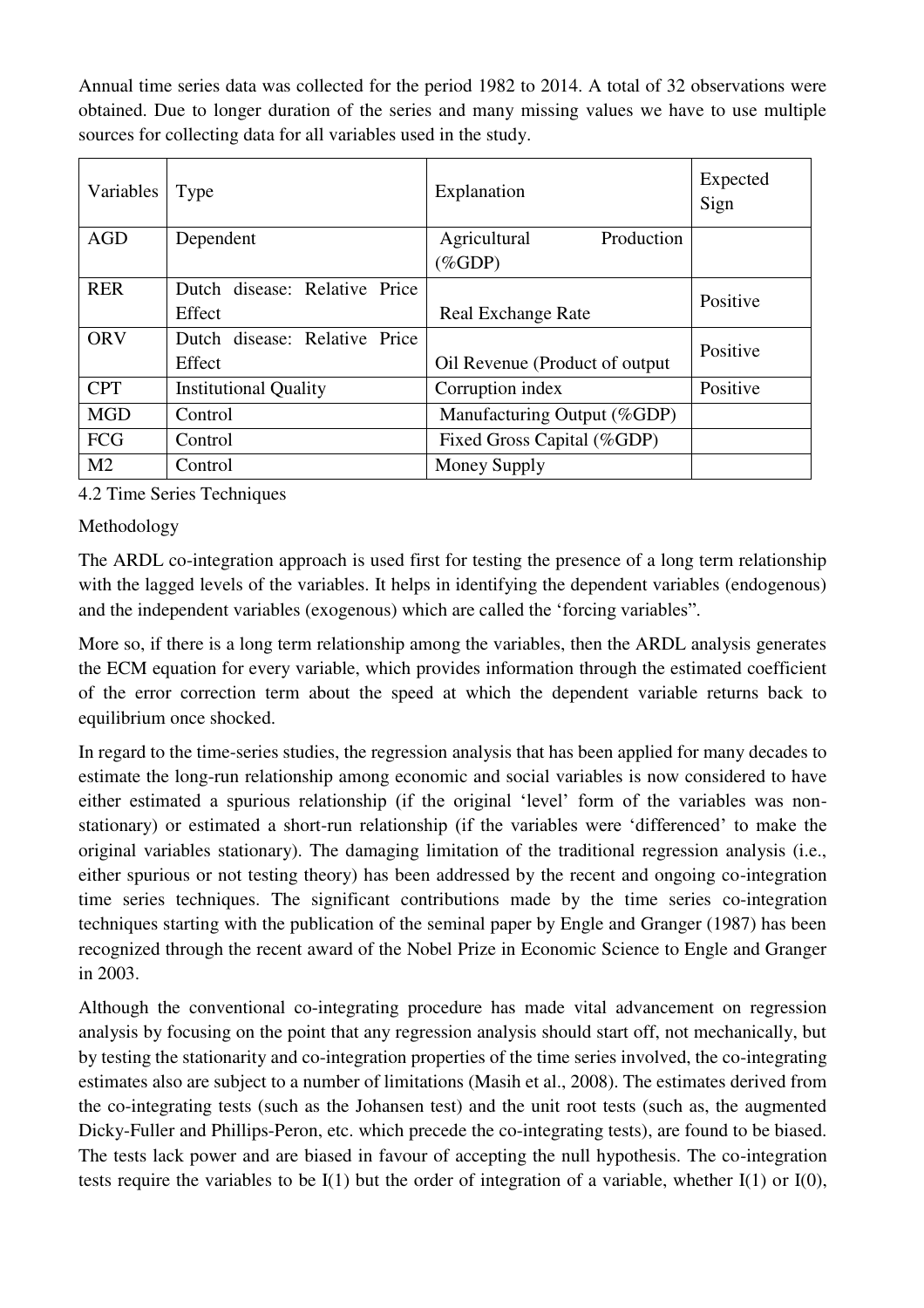may depend on the number of lags included or whether the intercept and/or the trend are included or excluded in the unit root tests. Moreover, the Johansen co-integrating tests have small sample bias and simultaneity bias among the regressors.

The Auto-Regressive Distributive Lag (ARDL) method (also known as the bounds testing approach) proposed by Pesaran-Shin-Smith (2001) that we have employed is free from the above limitations of the unit root and co-integration tests. The ARDL bounds testing approach does not require the restriction imposed by co-integration technique that the variables are I(1) or I(0). According to Masih 2009, the bounds testing procedure employed in this study is robust for small sample size study (Pattichis, 1999; Mah, 2000; and Tang and Nair, 2002). Pattichis (1999) applied ARDL bounds test with 20 observations, whereas studies of Mah (2000) and Tang and Nair (2002) had observations of 18 and 28 respectively. Furthermore, the bounds testing approach is possible even when the explanatory variables are endogenous (Alam and Quazi, 2003).

The standard ARDL technique has two stages. First, investigation of the existence of a long-run relationship among variables. This is done by constructing an unrestricted error correction model (VECM) with each variable in turn as a dependent variable and then testing whether or not the 'lagged levels of the variables' in each of the error correction equations are statistically significant (i.e., whether the null of 'no long run relationship' is accepted or rejected).

Basically, the ARDL method is the Wald test (F-statistic version of the bounds testing approach) for the lagged level variables in the right-hand side of VECM. That is, we test the null hypothesis of nonco-integrating relation (Ho:  $b_1 = b_2 = b_3 = ... = b_n = 0$ ) by performing a joint significance test on the lagged level variables. The asymptotic distribution of the F- statistic is non-standard under the null hypothesis of no co-integrating relation between the examined variables, irrespective whether the explanatory variables are purely I(0) or I(1).

The test consists of computing an F-statistic testing the joint significance of the 'lagged levels of the variables' in each of the above error-correction form of the equation. The computed F-statistic is then compared to two asymptotic critical values. If the test statistic is above an upper critical value, the null hypothesis of 'no long-run relationship' can be rejected regardless of whether the variables are I(0) or I(1). Alternatively, when the test statistic falls below a lower critical value, the null hypothesis of 'no long-run relationship' is accepted regardless of whether the variables are I(0) or (1). Finally, if the test statistic falls between these two bounds, the result is inconclusive. It is only in this case that the researcher may have to carry out unit root tests on the variables. As regards the implications of the F-statistics, if all the F- statistics in all equations happen to be insignificant, then that implies the acceptance of the null of 'no long run relationship' among the variables. However, if at least one of the F-statistics in the error- correction equations is significant, then the null of 'no long-run relationship' among the variables is rejected. In that case there is a long run relationship among the variables. When the F-statistic is significant, the corresponding dependent variable is endogenous and when the F-statistic is insignificant, the corresponding dependent variable is exogenous or called 'long-run forcing variable'.

Once the long run relationship has been demonstrated, the second stage of the analysis involves the estimation of the long run coefficients (after selecting the optimum order of the variables through AIC or SBC criteria) and then estimate the associated error correction model in order to estimate the adjustment coefficients of the error-correction term. Since the data are yearly, we choose one for the maximum order of the lags in ARDL model. Since the observations are yearly, for the maximum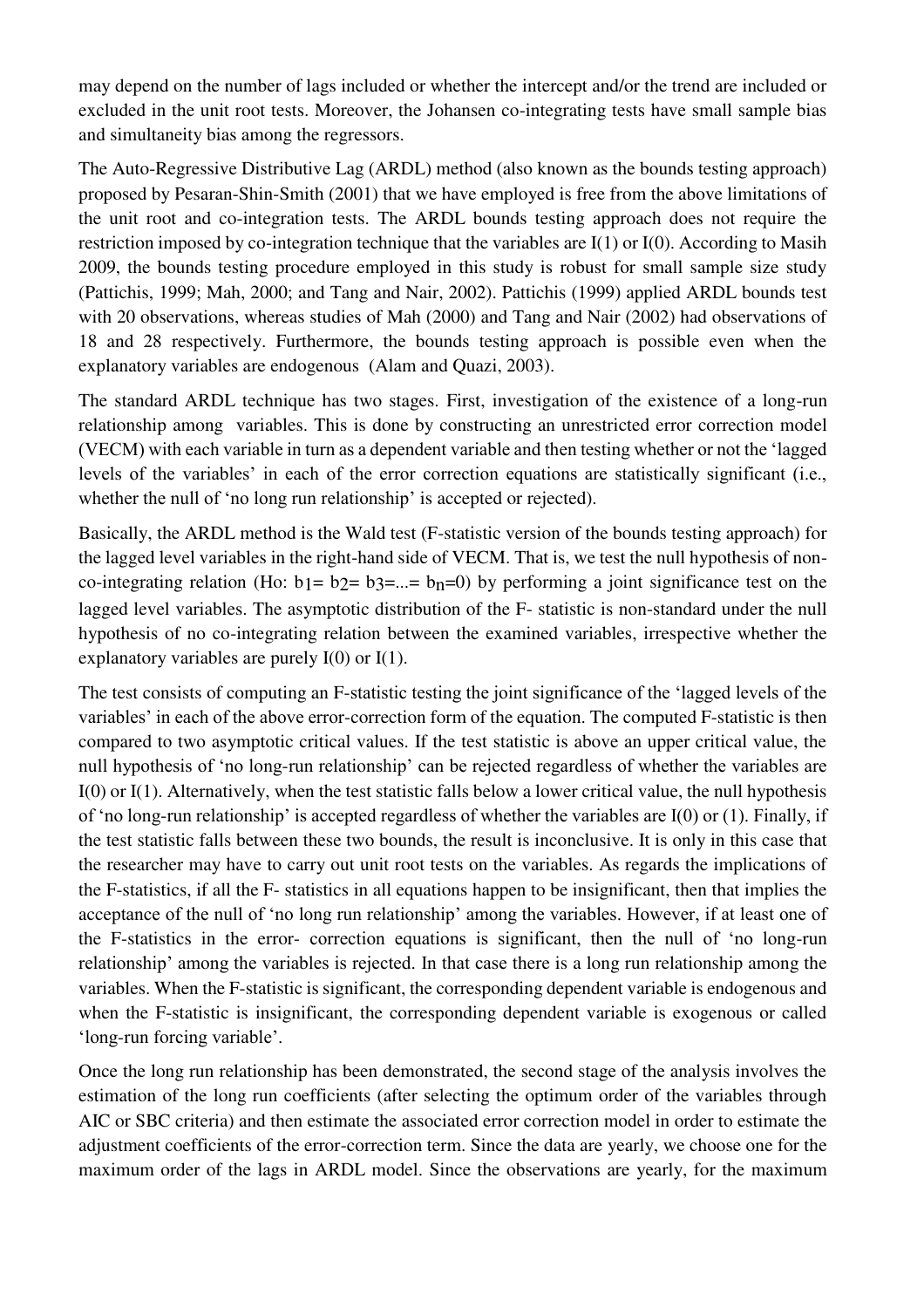order of the lags in the ARDL model we choose 1 and carry out the estimation over the period of 1982 to 2014.

The ARDL model specifications of the functional relationship between Agricultural Production as %GDP (AGD), Oil Rent (ORV), Real Exchange Rate (RER), Money Supply (M2), Manufacturing Output as %GDP (MGD), Gross Fixed Capital as %GDP (FCG) and Corruption index (CPT) can be estimated below:

$$
\begin{aligned} \text{DAGD}_{t} & = \alpha_{0} + \sum_{i=1}^{k} b_{1} \text{DAGD}_{t-i} + \sum_{i=0}^{k} b_{2} \text{DORV}_{t-i} + \sum_{i=0}^{k} b_{3} \text{DREF}_{t-i} + \sum_{i=0}^{k} b_{4} \text{DMZ}_{t-i} \\ & + \sum_{i=0}^{k} b_{5} \text{DMGD}_{t-i} + \sum_{i=0}^{k} b_{6} \text{DFCG}_{t-i} + \sum_{i=0}^{k} b_{7} \text{DCPT}_{t-i} + \delta_{1} \text{LAGD}_{t-1} + \delta_{2} \text{LORV}_{t-1} \\ & + \delta_{3} \text{LREF}_{t-1} + \delta_{4} \text{LM2}_{t-1} + \delta_{5} \text{LMGD}_{t-1} + \delta_{6} \text{LFCG}_{t-1} + \delta_{7} \text{LCPT}_{t-1} + u_{t} \end{aligned}
$$

Equation 2: Functional Relationship Model Specification

where  $k = Lag$  order (Need to clarify if 1 is good)

ARDL bounds testing procedure permit us to take into consideration  $I(0)$  and  $I(1)$  variables  $\Box$  together. The null hypothesis of the non-existence of a long-run relationship which is denoted by  $\Box F_{\rm LAGD}$ (LAGD|LORV, LRER, LM2, , LMGD, LFCG, LCPT) and the other variables in Eq. (2) are used as dependent variables also denoted with

F\_LORV (|LORV|LAGD, LRER, LM2, , LMGD, LFCG, LCPT), F\_LRER (|LRER|LAGD, LORV, LM2, , LMGD, LFCG, L 〖and F〗\_LCPT (|LCPT|LAGD, LORV, LRER, LM2, LMGD, LCPT)

is tested against the alternative hypothesis of the existence of co-integration;

against

 $H_0 = \delta_1 = \delta_2 = \delta_3 = \delta_4 = \delta_5 = \delta_6 = \delta_7 = 0$  $H_1 = \delta_1 \neq \delta_2 \neq \delta_3 \neq \delta_4 \neq \delta_5 \neq \delta_6 \neq \delta_7 \neq 0$ 

The calculated F-statistics derived from Wald test are compared with Pesaran et al. (2001)'s critical values. If calculated F-statistics falls below the (Pesaran, Shin, & Smith, 2001)'s lower bound critical values, we fail to reject the null hypothesis of non-existence of a long-run relationship (i.e. there is no relationship between time series). If calculated F-statistics lies between the lower bound and Upper bound of the (Pesaran et al., 2001)'s critical values, the result is regarded as inconclusive. As such, it is avoided to make certain commitment and referred to other co-integration tests. However, if the calculated F-statistics is upper than the Pesaran et al.(2001)'s Upper bound critical values, we reject the null hypothesis non-existence of a long-run relationship (i.e. there is existence of a long-run relationship between time series).

After estimating the existence of long run relationship between variables the second step is selecting optimal lag length by using of standard criteria such as Swartz Bayesian (SBC) or Akaike Information (AIC). After that long run and short run coefficients could be predicted. ARDL long run form is exhibited in equation below: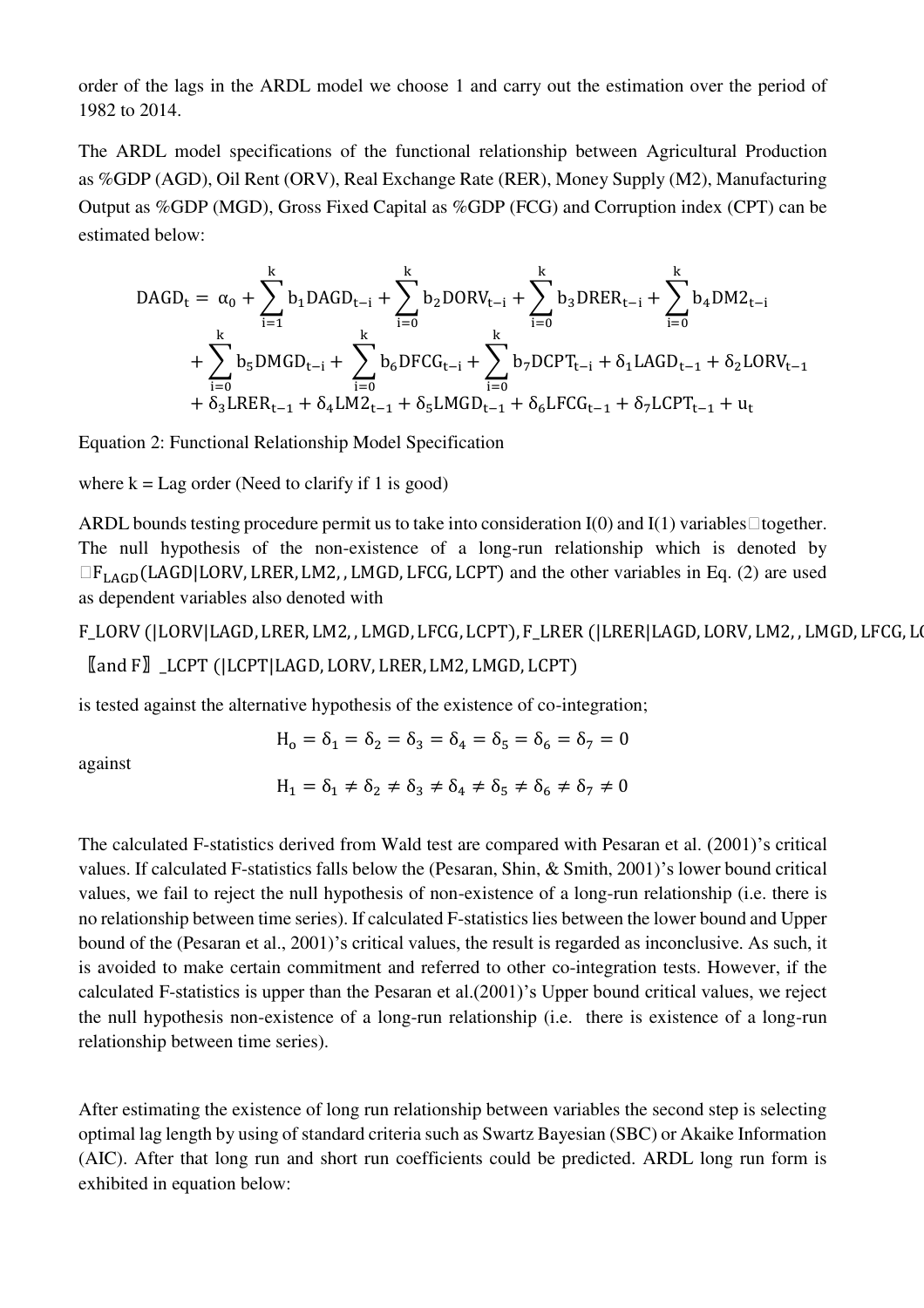$$
LAGD_t = \alpha_0 + \sum_{i=1}^{k} b_1 LAGD_{t-i} + \sum_{i=0}^{k} b_2 LORV_{t-i} + \sum_{i=0}^{k} b_3 LRER_{t-i} + \sum_{i=0}^{k} b_4 LM2_{t-i} + \sum_{i=0}^{k} b_5 LMGD_{t-i} + \sum_{i=0}^{k} b_6 LFCG_{t-i} + \sum_{i=0}^{k} b_7 LCPT_{t-i} + u_t
$$

The Error correction term which was employed in the ARDL Short run model to depict the short run dynamics is shown below

$$
DAGD_{t} = \alpha_{0} + \sum_{i=1}^{k} b_{1}DAGD_{t-i} + \sum_{i=0}^{k} b_{2}DORV_{t-i} + \sum_{i=0}^{k} b_{3}DREF_{t-i} + \sum_{i=0}^{k} b_{4}DM2_{t-i}
$$

$$
+ \sum_{i=0}^{k} b_{5}DMGD_{t-i} + \sum_{i=0}^{k} b_{6}DFCG_{t-i} + \sum_{i=0}^{k} b_{7}DCPT_{t-i} + b_{8}ECT_{t-1}
$$

where  $ECT = Lagged error correction term.$ 

We shall be testing the null hypothesis  $(H<sub>o</sub>)$  of 'non-existence of the long-run relationship' against the alternative of 'the existence of long-run relationship'

$$
H_0 = b_1 = b_2 = b_3 = b_4 = b_5 = b_6 = b_7 = 0
$$
  

$$
H_1 = b_1 \neq b_2 \neq b_3 \neq b_4 \neq b_5 \neq b_6 \neq b_7 \neq 0
$$

Logarithm transformation of all variables were taken to achieve stationarity in variance. Thereafter we began be our empirical testing by determining the stationarity of all variables in our consideration. This is necessary in order to proceed with the testing of Co-integration later. Ideally, our variables should be  $I(1)$ , in that they only become stationary after their  $1<sup>st</sup>$  difference. The differenced form for each variable used is created by taking the difference of their log forms (e.g.  $DAGD = LAGD$  – LAGD<sub> $t-1$ </sub>).

We then conducted the Augmented Dickey-Fuller, Philip-Perron and KPSS test. (ADF) test on each variable (in both level and differenced form). The results are discussed in the section that follows.

Findings and Interpretations Unit Root Test

A stationary series has a mean (to which it tends to return), a finite variance, shocks are transitory, autocorrelation coefficients die out as the number of lags grows, whereas a non-stationary series has an infinite variance (it grows over time), shocks are permanent (on the series) and its autocorrelations tend to be unity. If the series is 'stationary', the demand-side short run macroeconomic stabilization policies on exchange rate and Oil prices are likely to be effective and promote economic growth but if the series is 'non stationary', the supply-side policies are more likely to be effective in promoting growth with the increase in money supply and Agricultural output in the long run.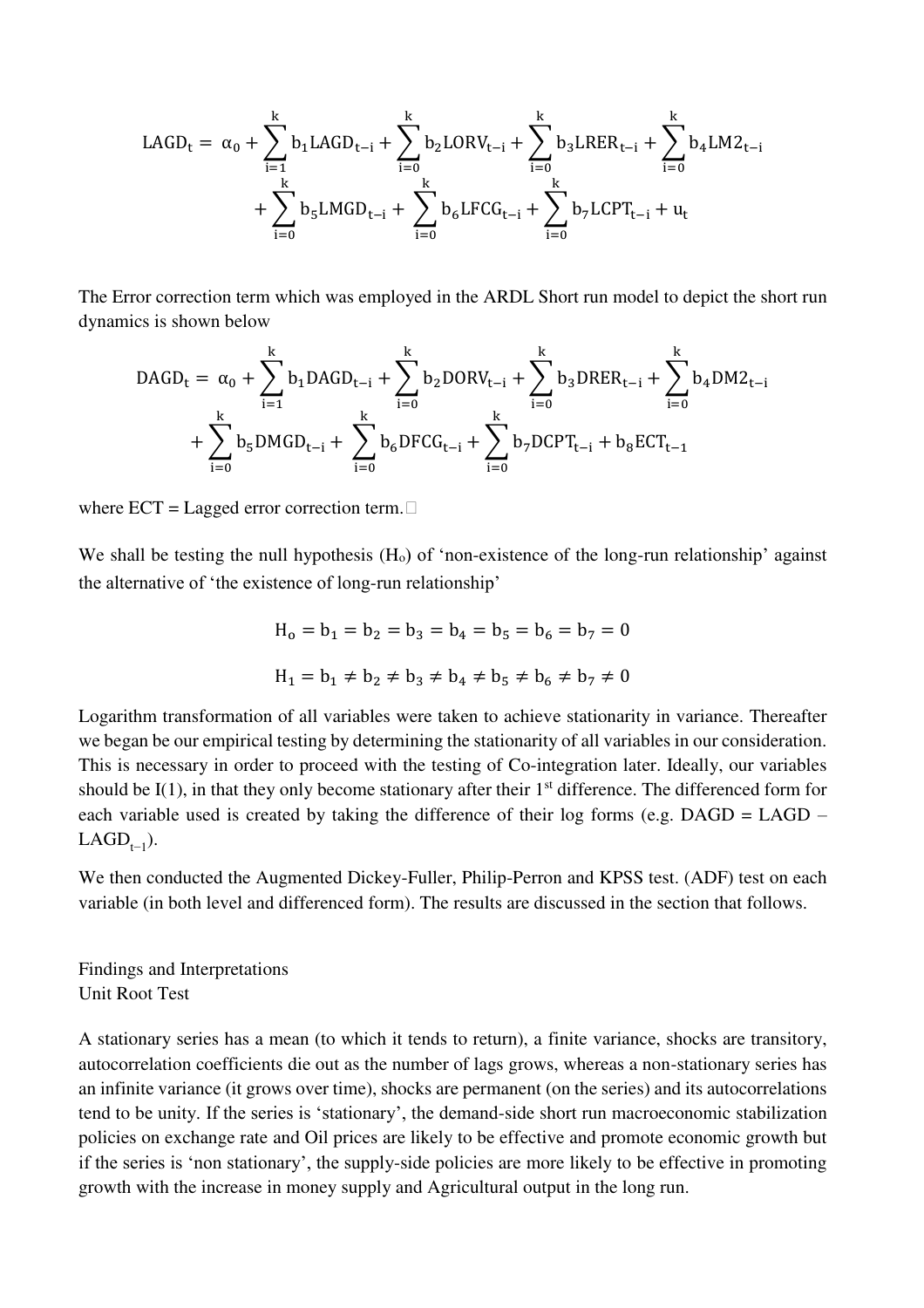Table 1: Unit root Test

| Unit                              | <b>Root</b>         |                 |                      |                          |                            |                                                    |                   |                  |                          |                   |
|-----------------------------------|---------------------|-----------------|----------------------|--------------------------|----------------------------|----------------------------------------------------|-------------------|------------------|--------------------------|-------------------|
| <b>Test</b>                       |                     | <b>ADF TEST</b> |                      |                          | <b>Philips Perron Test</b> |                                                    |                   | <b>KPSS Test</b> |                          |                   |
|                                   | <b>VARIAB</b><br>LE | T-<br>STAT.     | C.V.                 | <b>RESU</b><br><b>LT</b> | T-<br>STAT.                | C.V.                                               | <b>RESU</b><br>LT | T-<br>STAT.      | C.V.                     | <b>RESU</b><br>LT |
|                                   | <b>LORV</b>         | $-2.161$        | 3.57<br>$\mathbf{1}$ | <b>NS</b>                | $-1.828$                   | $\overline{\phantom{a}}$<br>3.53<br>$\overline{4}$ | <b>NS</b>         | 0.182            | 0.23<br>$\overline{3}$   | S                 |
|                                   | <b>LRER</b>         | $-1.337$        | 3.57<br>$\mathbf{1}$ | <b>NS</b>                | $-0.266$                   | $\overline{\phantom{a}}$<br>3.53<br>$\overline{4}$ | <b>NS</b>         | 0.155            | 0.23<br>3                | S                 |
|                                   | LM2                 | $-3.848$        | 3.57<br>$\mathbf{1}$ | S                        | $-2.135$                   | $\overline{\phantom{a}}$<br>3.53<br>$\overline{4}$ | <b>NS</b>         | 0.135            | 0.23<br>$\overline{3}$   | S                 |
|                                   | <b>LAGD</b>         | $-1.237$        | 3.50<br>3            | <b>NS</b>                | $-2.518$                   | $\overline{\phantom{a}}$<br>3.53<br>$\overline{4}$ | <b>NS</b>         | 0.145            | 0.23<br>$\overline{3}$   | S                 |
| Logarithm Transformed Variables   | <b>LMGD</b>         | $-0.468$        | 3.57<br>$\mathbf{1}$ | <b>NS</b>                | $-0.236$                   | $\overline{\phantom{a}}$<br>3.53<br>$\overline{4}$ | <b>NS</b>         | 0.160            | 0.23<br>3                | S                 |
|                                   | <b>LFCG</b>         | $-1.403$        | 3.54<br>8            | <b>NS</b>                | $-2.466$                   | 3.53<br>$\overline{4}$                             | <b>NS</b>         | 0.149            | 0.23<br>3                | S                 |
|                                   | <b>LCPT</b>         | $-2.012$        | 3.57<br>1            | <b>NS</b>                | $-1.509$                   | $\overline{\phantom{a}}$<br>3.53<br>$\overline{4}$ | <b>NS</b>         | 0.132            | 0.23<br>3                | S                 |
|                                   |                     |                 |                      |                          |                            |                                                    |                   |                  |                          |                   |
|                                   | <b>VARIAB</b><br>LE | T-<br>STAT.     | C.V.                 | <b>RESU</b><br><b>LT</b> | T-<br>STAT.                | C.V.                                               | <b>RESU</b><br>LT | T-<br>STAT.      | C.V.                     | <b>RESU</b><br>LT |
|                                   | <b>DORV</b>         | $-4.080$        | 2.98<br>8            | S                        | $-7.659$                   | 2.96<br>$\mathbf{1}$                               | ${\bf S}$         | 0.293            | 0.38<br>$\boldsymbol{0}$ | S                 |
|                                   | <b>DRER</b>         | $-3.301$        | 2.98<br>8            | ${\mathbf S}$            | $-4.799$                   | 2.96<br>$\mathbf{1}$                               | ${\mathbf S}$     | 0.356            | 0.38<br>$\boldsymbol{0}$ | S                 |
|                                   | DM <sub>2</sub>     | $-3.929$        | 2.88<br>9            | S                        | $-5.189$                   | 2.96<br>1                                          | S                 | 0.159            | 0.38<br>$\boldsymbol{0}$ | S                 |
|                                   | <b>DAGD</b>         | $-5.863$        | 2.98<br>8            | S                        | $-6.566$                   | 2.96<br>$\mathbf{1}$                               | S                 | 0.306            | 0.38<br>$\boldsymbol{0}$ | S                 |
| Differenced Transformed Variables | <b>DMGD</b>         | $-3.128$        | 2.98<br>8            | S                        | $-5.490$                   | $\overline{\phantom{0}}$<br>2.96<br>$\mathbf{1}$   | ${\bf S}$         | 0.329            | 0.38<br>$\boldsymbol{0}$ | S                 |
|                                   | <b>DFCG</b>         | $-3.525$        | 2.94<br>9            | ${\mathbf S}$            | $-5.167$                   | 2.96<br>$\mathbf{1}$                               | ${\mathbf S}$     | 0.381            | 0.38<br>$\boldsymbol{0}$ | <b>NS</b>         |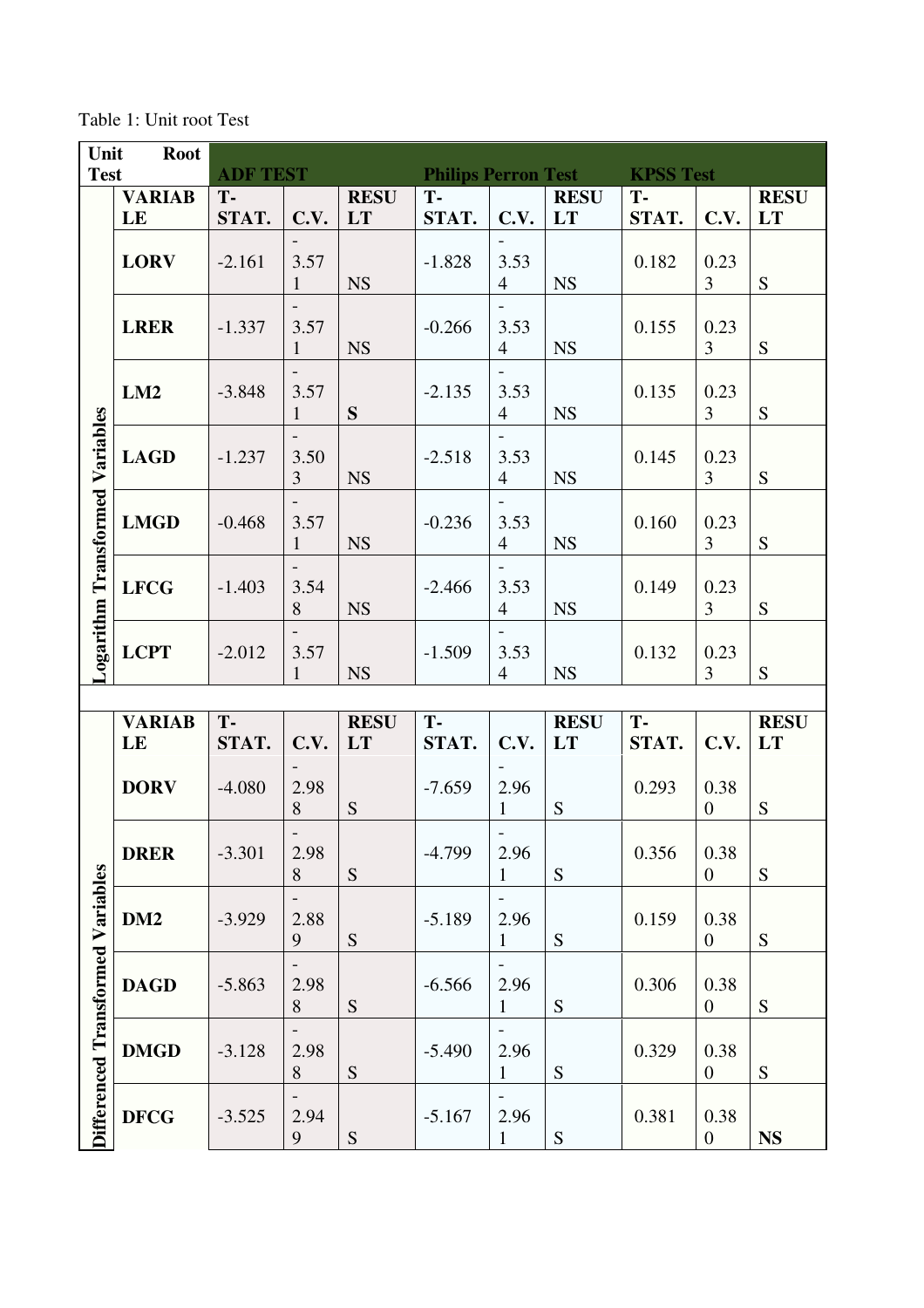| <b>DCPT</b> | $-3.269$ | $\overline{\phantom{0}}$<br>2.98 |   | $-2.895$ | $\overline{\phantom{0}}$<br>2.96 |           | 15つ<br>0.152 | 0.38 |                     |
|-------------|----------|----------------------------------|---|----------|----------------------------------|-----------|--------------|------|---------------------|
|             |          | $\circ$                          | ◡ |          |                                  | <b>NS</b> |              | ◡    | $\overline{ }$<br>◡ |

#### **NOTE: NS = Non-Stationary and S = Stationary**

On the above mentioned results of unit root test we can see that it varies from one test to another test. If we analyze the results of unit root tests of all variables in the level and differenced form, we observe that life expectancy and inflation show different result from ADF and PP tests however, KPSS shows most of the variables are stationary except Gross Fixed Capital in a differenced form. It is more than evident that the results are not consistent across various tests. Therefore, variables we are using for this analysis are  $I(0)$  or  $I(1)$ .

As the results of unit root test are not consistent, as our variables are found to be mixture of I(0) and I(1) and the results shown different in each test. Therefore, we decided to use ARDL technique to test the long run relationship among the variables. Before proceeding with the test of co-integration, we try to determine the order of the vector auto regression (VAR), that is, the number of lags to be used. It is however, not necessary to find the VAR order for the ARDL approach since the process itself find individual lag order to each variable.

Table 2: Var Lag Order Selection

| <b>Selection Criteria</b> | Maximum | Optimum |
|---------------------------|---------|---------|
| AIC Optimal Var Lag Order |         |         |
| SBC Optimal Var Lag Order |         |         |

Similarly, as we have yearly data and observation is only 32 data points, we assume maximum 2 VAR order, which as shown in the table above, both AIC and SBC recommend no lag order. This can be interpreted as inherent nature of time series data of our study. This is a limitation that can be overcome using ARDL technique, which determines the specific lag order for each variable in our investigations.

### **Testing for Co-integration**

An evidence of co-integration implies that the relationship among the variables is not spurious, i.e. there is a theoretical relationship among the variables and that they are in equilibrium in the long run.

| <b>Selection Criteria</b>               | AIC | <b>SBC</b> | T-Statistics | Critical Value |
|-----------------------------------------|-----|------------|--------------|----------------|
| Order of the ADF test: $1 \mid 51.5508$ |     | 50.1496    | $-5.8244$    | 1.96           |
| Order of the ADF test: $2 \mid 50.5549$ |     | 48.4531    | $-3.9188$    | 1.96           |

Table 3: Engel – Granger (E-G) Test

As depicted in the above table the critical value is less than the t-statistics. So, we reject the null that the residuals are non stationary. Statistically, the above results indicate that the variables we have chosen, in some combination, result in a stationary error term. The stationarity of error term indicates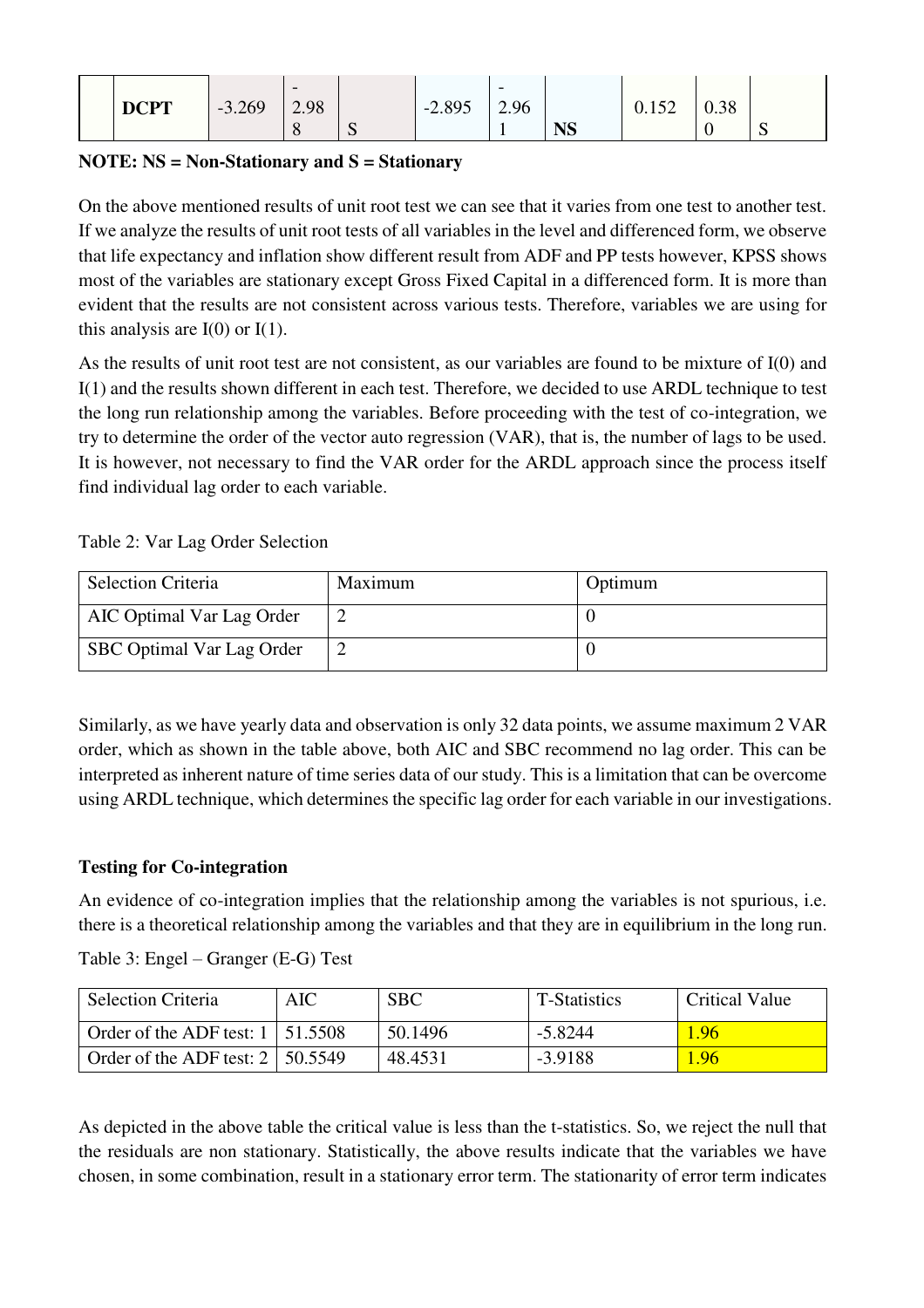that there is Co-integration among variables. These initial results are intuitively appealing, to our mind. On the other hand, that if the variables are not found to be Co-integrated, they may be fractionally Co-integrated. For furtherance to this result, we decided to go for Johansen Co-integration test.

#### **Johansen Co-integration Test**

As depicted in the table below, the maximal Eigenvalue and trace of the stochastic matrix shows no Co-integrating vectors, and HQC showed 4, AIC showed 6 and SBC indicate that there are two (2) Co-integrating vectors.

| <b>Criteria</b>    | <b>Number of Cointegerating Vectors</b> |
|--------------------|-----------------------------------------|
| Maximal Eigenvalue |                                         |
| Trace test         |                                         |
| <b>AIC</b>         |                                         |
| <b>SBC</b>         |                                         |
| <b>HQC</b>         | ◠                                       |

Table 4: Johansen Co-integration test

The implication of the co-integration results above is that each variable contain information for the prediction of other variables i.e. in our research setting, we can predict variable Agriculture by determining the relative price effect and institutional quality variables in the short run as well as long run. However, these results conflict each other, it also conflicts with Engle – Granger. So far, we have seen that these approaches have many limitations that questions the robustness of the techniques. We believe that the limitations can be taken care of using the Standard ARDL Technique. As such we decided to go for ARDL technique with the robust approach for testing co-integration among variables.

Table 5: F-Statistics for testing the Existence of Long-Run Relationship (Variable Addition Test)

| Variables       | <b>F-Statistics</b> | <b>Critical Value Lower Bound</b> | <b>Critical Value Upper Bound</b> |
|-----------------|---------------------|-----------------------------------|-----------------------------------|
| <b>DAGD</b>     | 1.4174              | 2.365                             | 3.553                             |
| <b>DRER</b>     | 1.5943              | 2.365                             | 3.553                             |
| <b>DORV</b>     | .76013              | 2.365                             | 3.553                             |
| <b>DCPT</b>     | 3.0634              | 2.365                             | 3.553                             |
| <b>DMGD</b>     | 4.9827*             | 2.365                             | 3.553                             |
| <b>DFCG</b>     | .59924              | 2.365                             | 3.553                             |
| DM <sub>2</sub> | $6.6226*$           | 2.365                             | 3.553                             |

The critical values are taken from Pesaran et al. (2001), unrestricted intercept and no trend with six regressors. \* denote rejecting the null at 5 percent level.

Table above shows the calculated F-statistics for variables DMGD (Manufacturing production %GDP) and DM2 (Money Supply) are 4.983 and 6.623 respectively which are higher than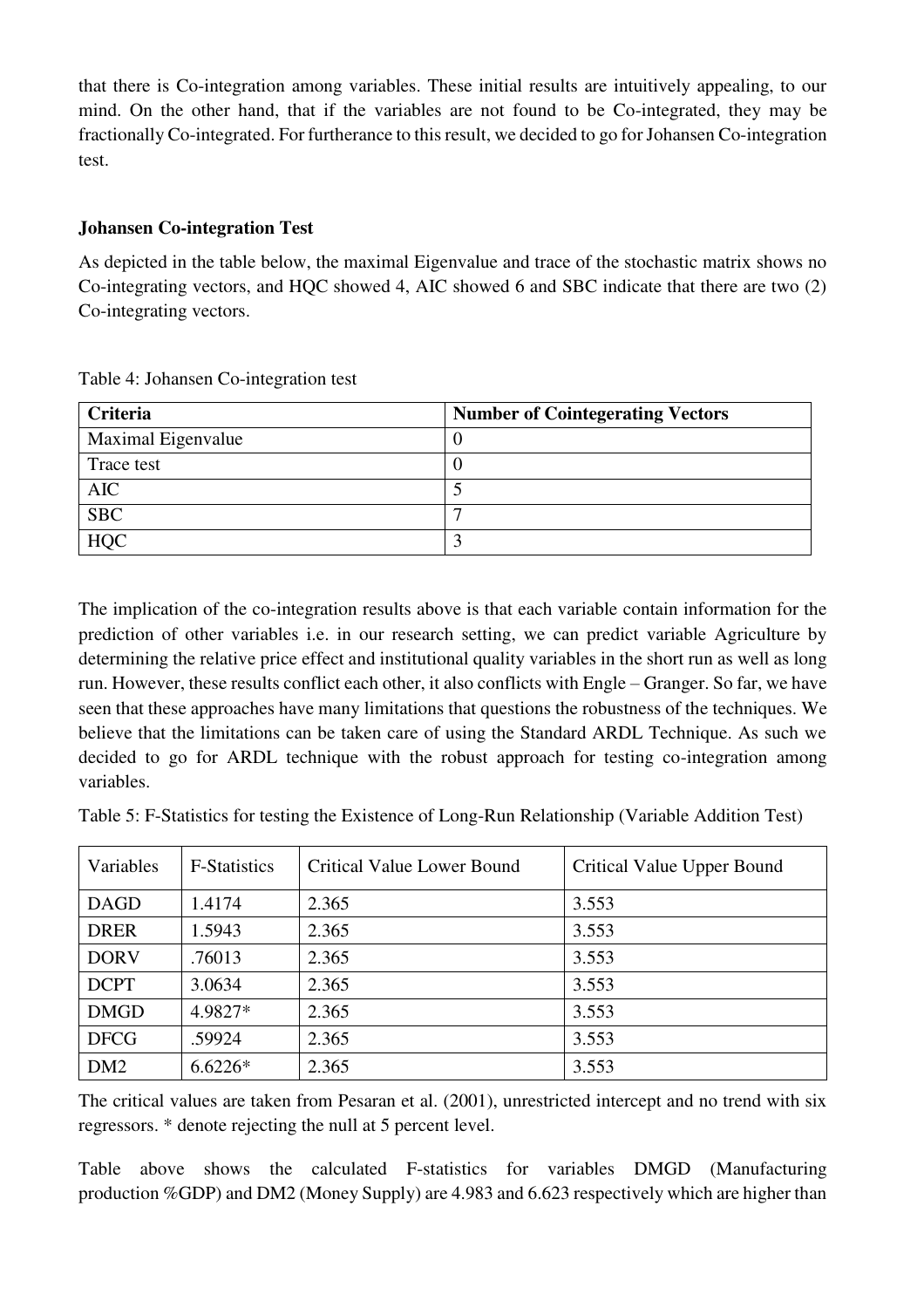the upper bound critical value 3.553 at the 5% significance level. This implies that the null hypothesis of no co-integrating long-run relationship can be rejected. These results reveal that a long-run relationship exists variables. This could be considered as a finding in view of the fact that the long run relationship between the variables is demonstrated here avoiding the pre-test biases involved in the unit root tests and co-integration tests required in the standard co-integration procedure. The evidence of long run relationship rules out the possibility of any spurious relationship existing between the variables. In other words, there is a theoretical relationship existing between the variables. However, there is need to confirm the endogeneity and exogeneity of variables.

**At this stage we run the ARDL test to confirm the short-term and long-term relationship,** study long-run coefficients and error-correction model to identify which variables are endogenous and which are exogenous.

#### **Long Run Coefficient Estimation**

Table 6: Estimates of Long-run Coefficients

| <b>VARIABLE</b>                                   | $\mathbf{F}_{-}$<br><b>Statistic</b><br>S | Lower<br>Bound | <b>Upper</b><br><b>Bound</b> | C.        | <b>Decision</b><br><b>Rule</b>         |
|---------------------------------------------------|-------------------------------------------|----------------|------------------------------|-----------|----------------------------------------|
| LORV   LRER, LM2, LAGD, LMGD,                     |                                           | 2.941          | 4.359                        | 5         | $Co-$<br>N <sub>0</sub>                |
| LFCG, LCPT                                        | 0.76013                                   |                |                              | $\%$      | integration                            |
| LRER   LORV, LM2, LAGD, LMGD,<br>LFCG, LCPT       | 9.5068                                    | 2.941          | 4.359                        | 5<br>$\%$ | $Co-$<br>integration                   |
| LM2   LORV, LRER, LAGD, LMGD,<br>LFCG, LCPT       | 6.6226                                    | 2.941          | 4.359                        | 5<br>$\%$ | $Co-$<br>integration                   |
| LAGD   LORV, LRER, LM2, LMGD,<br>LFCG, LCPT       | 1.4174                                    | 2.941          | 4.359                        | 5<br>$\%$ | No<br>$Co-$<br>integration             |
| LMGD LORV, LRER, LM2, LAGD,<br>LFCG, LCPT         | 4.9827                                    | 2.941          | 4.359                        | 5<br>$\%$ | $Co-$<br>integration                   |
| LFCG   LORV LRER, LM2, LAGD,<br><b>LMGD, LCPT</b> | 0.59924                                   | 2.941          | 4.359                        | 5<br>$\%$ | N <sub>0</sub><br>$Co-$<br>integration |
| LCPT  LORV, LRER, LM2, LAGD,<br><b>LMGD, LFCG</b> | 3.0634                                    | 2.941          | 4.359                        | 5<br>$\%$ | Inconclusive                           |

The critical values are taken from Pesaran et al. (2001), unrestricted intercept and no trend with six regressors. \* denote rejecting the null at 5 percent level.

From the table above, we find that when Agricultural output is the dependent variable, the calculated F-statistic  $F_{LAGD}$  (LAGD | LORV, LRER, LM2, LMGD, LFCG, LCPT) =1.4174 is less than the upper bound of the critical value obtained from Pesaran et al. (2001), indicating there is no significant evidence for co-integration between Agricultural output and its determinant in Nigeria for the study period. However, the evidence of long run relationship rules out the possibility of any spurious relationship existing between the variables. In other words, there is a theoretical relationship existing between the variables. The process has been repeated for the other variables and result shows that, Real exchange rate, Money Supply (M2) and Manufacturing output(MGD) indicate compelling evidence of long run relationship with the determinants.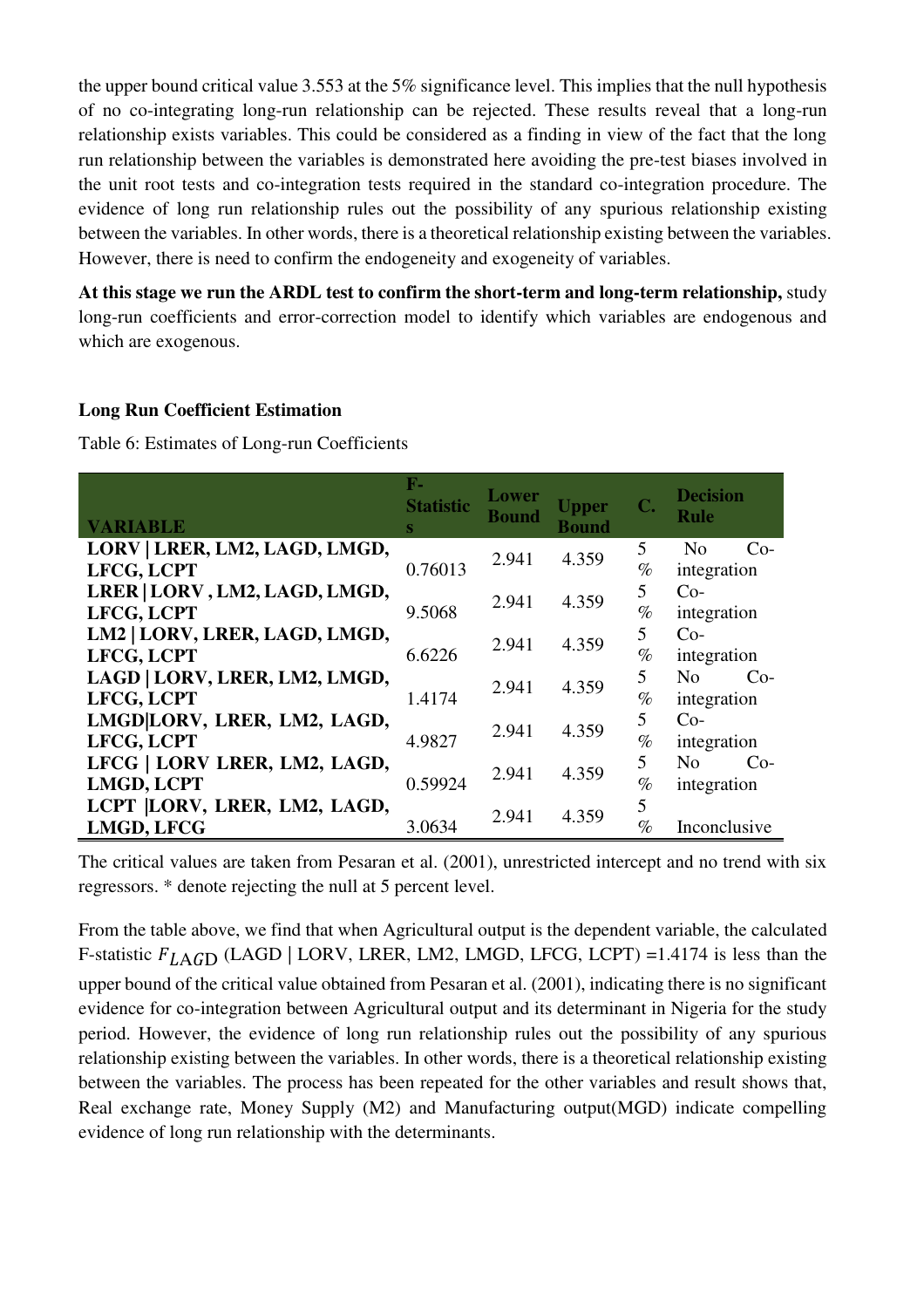Now, we can argue that Real exchange rate is Co-integrated with Agriculture, Oil Revenue and our institutional quality variable. Oil revenue and Agriculture doesn't seem to be co- integrated with their determinants while the result of institutional quality remained inconclusive.

| Table 7: Estimated Long Run Coefficients using the ARDL Approach |  |
|------------------------------------------------------------------|--|
|------------------------------------------------------------------|--|

| Dependent Variable: AGD (Doesn't Make any Sense) |                   |                 |  |  |  |  |
|--------------------------------------------------|-------------------|-----------------|--|--|--|--|
| Regressors                                       | Coefficient       | T-Ratio[Prob]   |  |  |  |  |
| <b>LORV</b>                                      | $-0.145(0.068)$   | $-2.135[.044]$  |  |  |  |  |
| <b>LRER</b>                                      | $0.076(0.099)*$   | .7646[.453]     |  |  |  |  |
| LM2                                              | $0.362(0.191)$ *  | 1.893[.072]     |  |  |  |  |
| <b>LMGD</b>                                      | $-0.007(0.151)$ * | $-.0456$ [.964] |  |  |  |  |
| <b>LFCG</b>                                      | $-0.385(0.219)*$  | $-1.761$ [.092] |  |  |  |  |
| <b>LCPT</b>                                      | $-0.246(0.175)*$  | $-1.404$ [.174] |  |  |  |  |
| <b>INPT</b>                                      | 2.592(0.4)        | 6.488[.000]     |  |  |  |  |

Note: \* denotes significant at 5 percent level, figure in the first bracket ( ) denotes standard error, and figure in the third bracket [ ] denotes p values.

# **Error Correction Model of ARDL**

In the following table, the ECM's representation for the ARDL model is selected with AIC Criterion. Table 8: Error Correction Model of ARDL

| <b>Error</b> | <b>Correction</b>  | <b>Representation</b> | <b>Selected</b><br>the<br>for<br><b>ARDL</b> selected based on Akaike Information Criterion (AIC) |       | <b>Model</b><br>ARDL |
|--------------|--------------------|-----------------------|---------------------------------------------------------------------------------------------------|-------|----------------------|
| $ecm1(-1)$   | <b>Coefficient</b> | <b>Standard Error</b> | <b>T-Ratio [Prob.]</b>                                                                            | C.V.  | <b>Result</b>        |
| <b>dLORV</b> | $-0.36413$         | 0.086696              | $-4.2000$ [.000]                                                                                  | 5%    | <b>Endogenous</b>    |
| <b>dLRER</b> | $-0.2281$          | 0.15038               | $-1.5168[.142]$                                                                                   | 5%    | <b>Exogenous</b>     |
| dLM2         | $-0.39036$         | 0.12517               | $-3.1187[.005]$                                                                                   | 5%    | <b>Endogenous</b>    |
| dLAGD        | $-0.59911$         | 0.14983               | $-3.9986[.001]$                                                                                   | 5%    | <b>Endogenous</b>    |
| dLMGD        | $-0.50059$         | 0.15725               | $-3.1833[.004]$                                                                                   | $5\%$ | <b>Endogenous</b>    |
| dLFCG        | $-0.65298$         | 0.17722               | $-3.6846[.001]$                                                                                   | 5%    | <b>Endogenous</b>    |
| <b>dLCPT</b> | $-0.14123$         | 0.093231              | $-1.5149[.143]$                                                                                   | 5%    | <b>Exogenous</b>     |
|              |                    |                       |                                                                                                   |       |                      |

Notes: \* denotes significance at 5 percent level

As discussed earlier, Co-integration tells us that there is a long run relationship between the variables. However, there could be a short-run deviation from the long-run equilibrium. Co-integration does not unfold the process of short-run adjustment to bring about the long-run equilibrium. For understanding that adjustment process we adopt the error-correction model. The T-ratio or the p- value of the errorcorrection coefficient indicates whether the deviation from equilibrium (represented by the errorcorrection term, 'ecm') has a significant feedback effect or not on the dependent variable (e.g. Agriculture value added to GDP). In other word, whether the variable is endogenous or exogenous.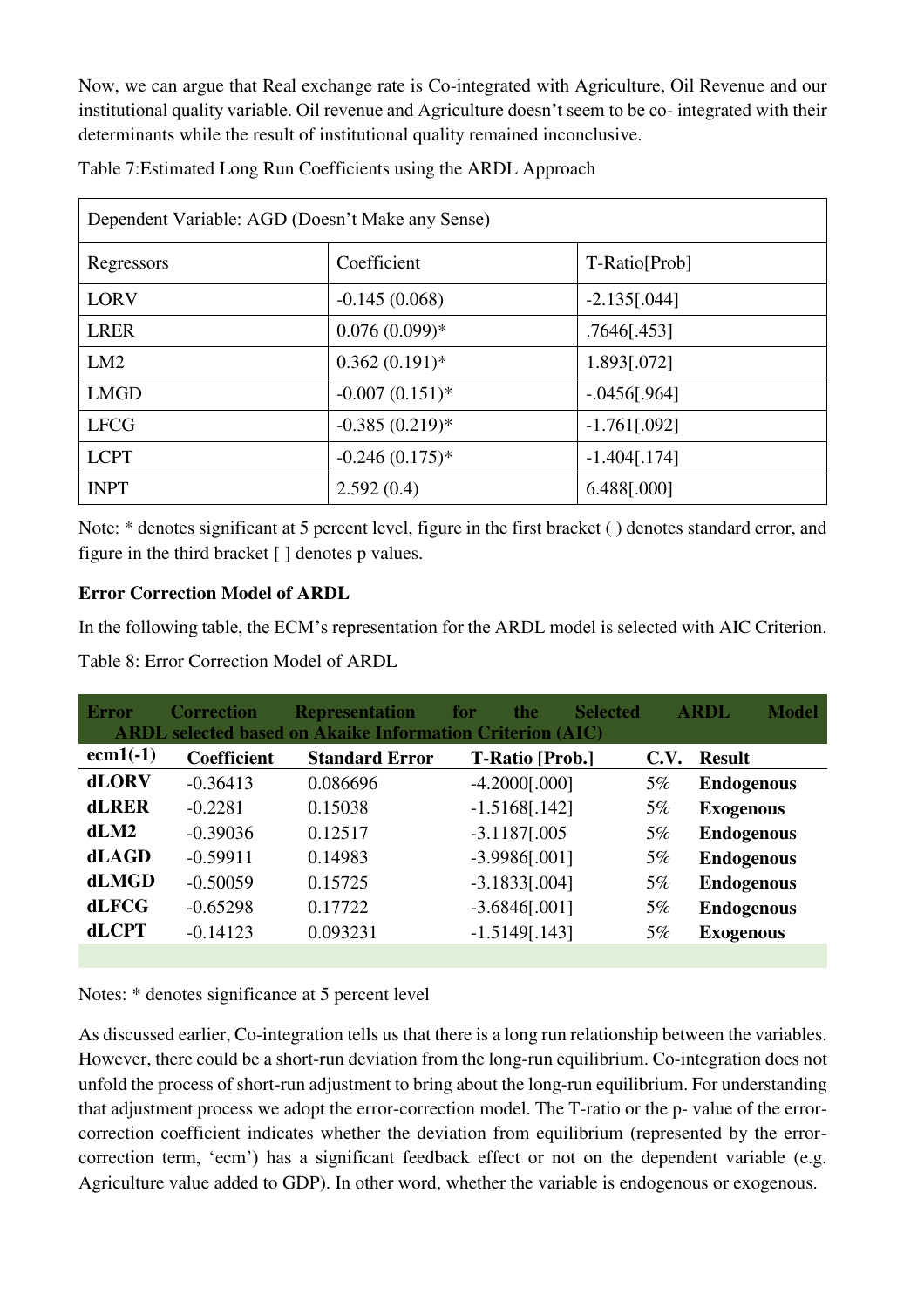The error-correction coefficient being significant confirms our earlier findings of a significant longrun Co-integrating relationship between the variables. Also, the coefficient of the error-correction term indicates the speed of short run adjustment of the dependent variable to bring about the long run equilibrium. The size of the coefficient of the error-correction term is also indicative of the intensity of the arbitrage activity to bring about the long-run equilibrium. The error correction coefficient estimated for Agriculture (LAGD) and Oil Revenue is -0.599 (0.15) and -0.364(0.087) respectively, which is insignificant, has a negative sign and implies a slow speed of adjustment to equilibrium after a shock. The error correction coefficient estimated for Real Exchange Rate (LRER) and Corruption Index (LCPT) at  $-0.228(0.15)$  and  $-0.141(0.093)$  are highly significant, has the correct sign and implies exist a medium to long term adjustment to equilibrium after a shock. Finally, the "t" or "p" value of the coefficients of the  $\Delta$  (i.e. ,differenced) variables indicate whether the effects of these variables on the dependent variables are significant or not in the short run.

Furtherance to this, we can argue that VECM has given a clear picture of short and long run relationship among variables, regarding our research objective, VECM shows that two of our focus variables are endogenous and the other two are exogenous, that is half of these variables are dependent on other variables while the other half are independent of other variables. This helps us to argue that there is a dynamic relationship among the Dutch disease relative price effect variables and Institutional quality. Our result shows that Oil revenue is endogenous, which we find to be counter intuitive, as theory and empirical evidence suggest that oil revenue affect growth in the long run, especially for countries which are heavily dependent on oil rents. More so, Nigeria's has been highly dependent on crude oil revenue with oil rents contributing substantially to the country's GDP.

Although the error correction model tends to indicate the endogeneity/exogeneity of a variable, but it does not indicate the relative degree of endogeneity or exogeneity. As such, we had to apply the variance decomposition technique (VDC) to discern the relative degree of endogeneity or exogeneity of the variables.

# **Variance Decompositions (VDC)**

The relative exogeneity or endogeneity of a variable is determined by the proportion of the variance explained by its own past (Domingos, 2000).

The analysis aims at calculating the contribution of innovations to the forecast-error variance. To that effect, we express the individual forecast-error variance to a given horizon in function of the error variance assigned to each variable in the system in order to obtain the relative importance in percentage. Over a 20-year horizon the results presented in [Table 8.](#page-20-0) It indicates the extent to which the individual forecast-error variance of any variable is explained largely by its own variations. It is worth stressing that the contributions are higher for the variables at the earlier periods than the later over the 20-year horizon. Another feature of substantial importance is that all the variables almost contribute to the forecast- error variance of any variable, which implies that there are cross effects between the variables.

The variable that is explained mostly by its own shocks (and not by others) is deemed to be the most exogenous of all. We started out applying generalized VDCs and obtained the following results.

<span id="page-20-0"></span>Table 8: Generalized Variance Decomposition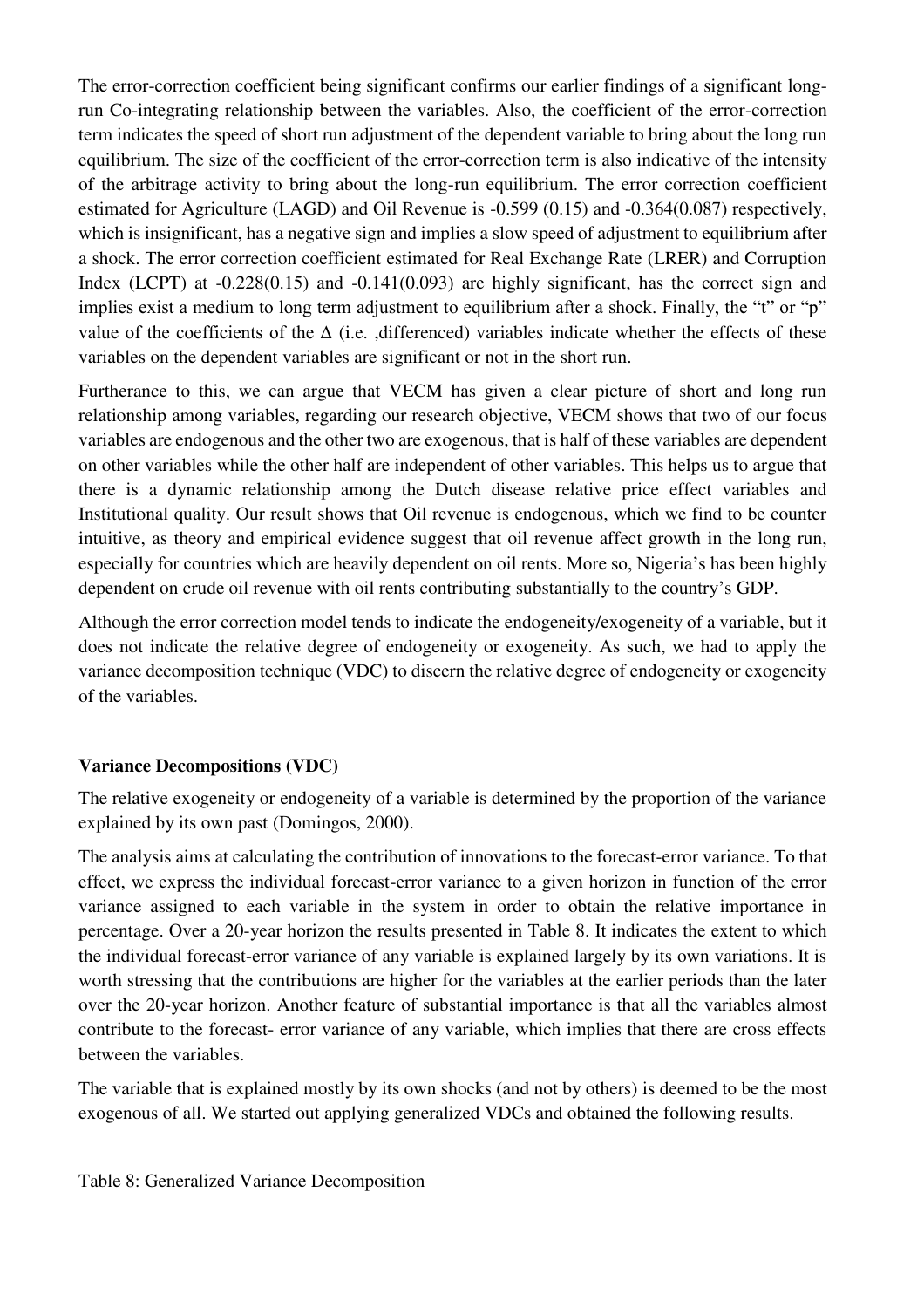|             | <b>GENERALIZED APPROACH</b> |             |             |             |        |             |             |                |
|-------------|-----------------------------|-------------|-------------|-------------|--------|-------------|-------------|----------------|
|             | <b>VARIABLE</b>             | <b>LAGD</b> | <b>LCPT</b> | <b>LFCG</b> | LM2    | <b>LMGD</b> | <b>LORV</b> | <b>LRER</b>    |
|             | <b>LAGD</b>                 | 33.86%      | 9.76%       | 14.60%      | 9.06%  | 8.05%       | 22.89%      | 1.78%          |
|             | <b>LCPT</b>                 | 4.45%       | 57.62%      | 2.40%       | 4.30%  | 14.18%      | 12.55%      | 4.50%          |
| 5           | <b>LFCG</b>                 | 22.09%      | 7.48%       | 31.31%      | 1.69%  | 2.85%       | 30.64%      | 3.95%          |
| Years       | LM2                         | 17.76%      | 5.09%       | 9.03%       | 34.40% | 11.64%      | 15.03%      | 7.05%          |
| Horizon     | <b>LMGD</b>                 | 24.98%      | 3.79%       | 18.00%      | 3.83%  | 27.24%      | 21.39%      | 0.77%          |
|             | <b>LORV</b>                 | 16.01%      | 8.86%       | 19.74%      | 2.02%  | 9.39%       | 32.43%      | 11.56%         |
|             | <b>LRER</b>                 | 2.60%       | 24.05%      | 7.57%       | 6.32%  | 10.52%      | 6.31%       | 42.64%         |
|             | Exogeniety                  | 33.86%      | 57.62%      | 31.31%      | 34.40% | 27.24%      | 32.43%      | 42.64%         |
|             | Ranking                     | 4           | 1           | 6           | 3      | 7           | 5           | $\overline{2}$ |
|             |                             |             |             |             |        |             |             |                |
|             |                             |             |             |             |        |             |             |                |
|             | <b>VARIABLE</b>             | <b>LAGD</b> | <b>LCPT</b> | <b>LFCG</b> | LM2    | <b>LMGD</b> | <b>LORV</b> | <b>LRER</b>    |
|             | <b>LAGD</b>                 | 31.34%      | 9.76%       | 15.84%      | 8.26%  | 7.44%       | 25.08%      | 2.29%          |
|             | <b>LCPT</b>                 | 5.99%       | 46.87%      | 4.14%       | 4.08%  | 22.45%      | 12.58%      | 3.90%          |
|             | <b>LFCG</b>                 | 20.51%      | 10.56%      | 28.44%      | 2.54%  | 4.93%       | 28.50%      | 4.52%          |
| Years<br>10 | LM <sub>2</sub>             | 17.21%      | 12.16%      | 9.03%       | 28.99% | 10.27%      | 15.36%      | 6.99%          |
| Horizon     | <b>LMGD</b>                 | 24.55%      | 9.76%       | 15.25%      | 3.27%  | 19.77%      | 26.10%      | 1.31%          |
|             | <b>LORV</b>                 | 12.09%      | 16.02%      | 16.03%      | 1.54%  | 20.25%      | 24.27%      | 9.81%          |
|             | <b>LRER</b>                 | 2.91%       | 21.50%      | 7.36%       | 5.08%  | 19.66%      | 6.18%       | 37.31%         |
|             | Exogeniety                  | 31.34%      | 46.87%      | 28.44%      | 28.99% | 19.77%      | 24.27%      | 37.31%         |
|             | Ranking                     | 3           |             | 5           | 4      | 7           | 6           | $\overline{2}$ |

|                        | <b>VARIABLE</b> | <b>LAGD</b> | <b>LCPT</b> | <b>LFCG</b> | LM2    | <b>LMGD</b> | <b>LORV</b> | <b>LRER</b>    |
|------------------------|-----------------|-------------|-------------|-------------|--------|-------------|-------------|----------------|
| Years<br>15<br>Horizon | <b>LAGD</b>     | 30.46%      | 11.79%      | 15.46%      | 8.03%  | 7.36%       | 24.62%      | 2.29%          |
|                        | <b>LCPT</b>     | 9.61%       | 41.85%      | 5.60%       | 3.69%  | 19.10%      | 16.93%      | 3.23%          |
|                        | <b>LFCG</b>     | 20.08%      | 12.91%      | $26.73\%$   | 2.36%  | 4.91%       | 28.62%      | 4.40%          |
|                        | LM2             | 16.96%      | 11.76%      | 9.46%       | 27.46% | 10.59%      | 16.84%      | 6.93%          |
|                        | <b>LMGD</b>     | 23.91%      | 11.05%      | 14.77%      | 3.22%  | 19.65%      | 25.85%      | 1.56%          |
|                        | <b>LORV</b>     | 11.25%      | 15.31\%     | 14.81%      | 1.50%  | 27.89%      | $20.75\%$   | 8.50%          |
|                        | <b>LRER</b>     | 5.03%       | 18.88%      | 8.12%       | 4.74%  | 21.61%      | 8.69%       | 32.93%         |
|                        | Exogeniety      | 30.46%      | 41.85%      | 26.73%      | 27.46% | 19.65%      | 20.75%      | 32.93%         |
|                        | Ranking         | 3           |             | 5           | 4      |             | 6           | $\overline{2}$ |

|                        |             | VARIABLE    | <b>LAGD</b> | <b>LCPT</b> | <b>LFCG</b> | LM2       | <b>LMGD</b> | <b>LORV</b> | <b>LRER</b> |
|------------------------|-------------|-------------|-------------|-------------|-------------|-----------|-------------|-------------|-------------|
| Years<br>20<br>Horizon |             | <b>LAGD</b> | $29.32\%$   | 13.02%      | 14.85%      | 7.69%     | 8.67%       | 24.22%      | $2.22\%$    |
|                        | <b>LCPT</b> | 9.92%       | $40.78\%$   | 5.84%       | 3.58%       | 18.73%    | 18.03%      | $3.12\%$    |             |
|                        | <b>LFCG</b> | 19.59%      | 13.45%      | 25.85%      | 2.33%       | $6.31\%$  | 28.20%      | 4.27%       |             |
|                        | LM2         | 17.00%      | 12.66%      | 9.37%       | 26.76%      | 10.46%    | 16.96%      | $6.79\%$    |             |
|                        | <b>LMGD</b> | 22.84%      | 13.92%      | 13.79%      | 2.98%       | $19.31\%$ | 25.71%      | 1.45%       |             |
|                        | <b>LORV</b> | 12.28%      | 13.32%      | 15.14%      | $1.41\%$    | 28.83%    | $21.28\%$   | 7.75%       |             |
|                        | <b>LRER</b> | 6.14%       | 17.67%      | 8.91%       | 4.43%       | 21.06%    | 10.83%      | 30.96%      |             |
|                        |             | Exogeniety  | 29.32%      | 40.78%      | 25.85%      | 26.76%    | $19.31\%$   | 21.28%      | 30.96%      |
|                        |             |             |             |             |             |           |             |             |             |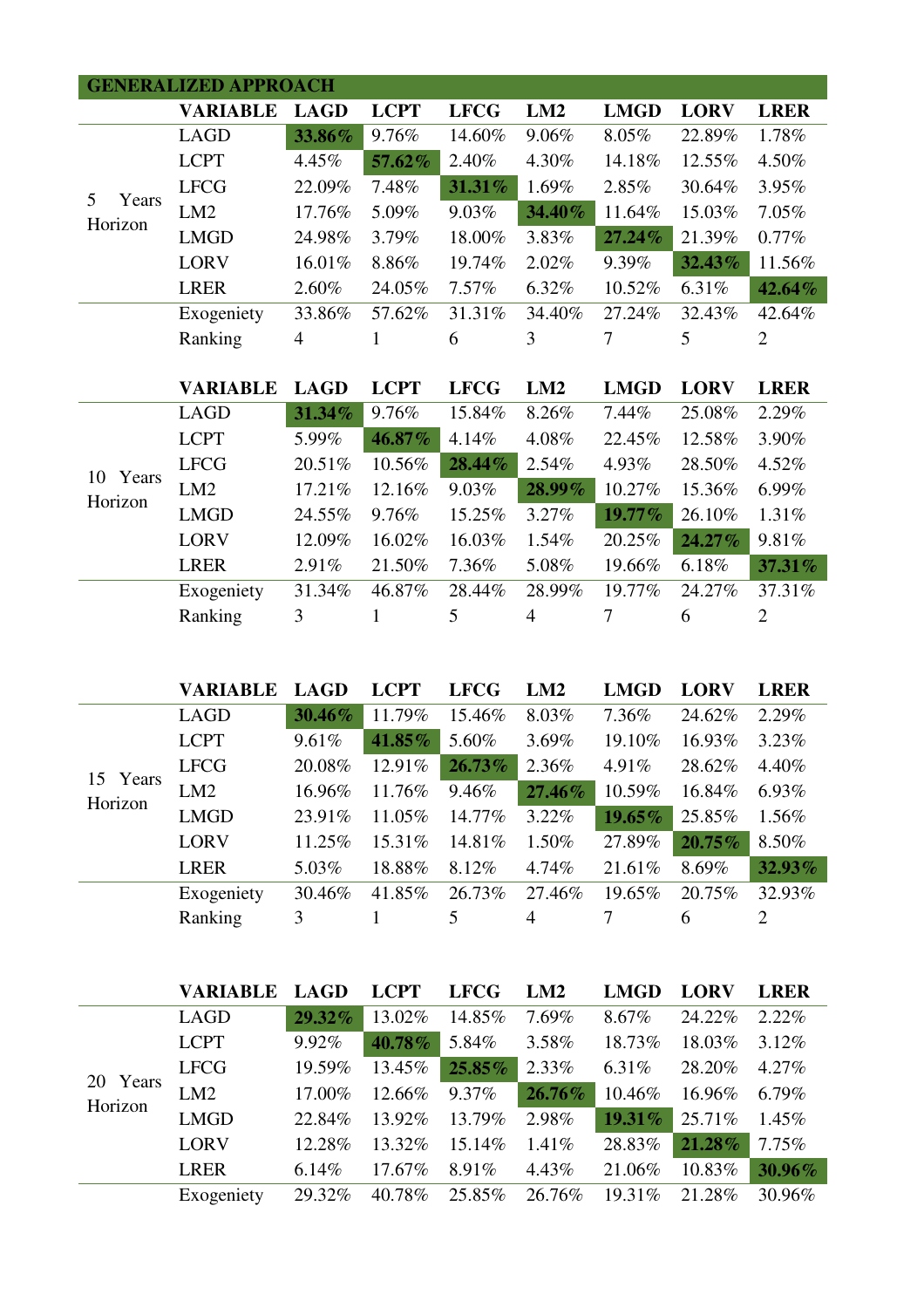| Ranking |  |  |  |  |
|---------|--|--|--|--|
|         |  |  |  |  |

From the table above, it can be seen that in the 5-year horizon, Corruption Index is the most exogenous while Manufacturing Production is the most endogenous followed by Oil rent. In the 10-year horizon, Manufacturing production still remained the most endogenous and interestingly Agricultural production became more exogenous and Oil rent became more endogenous. In the medium term, Manufacturing Production, oil rent and Gross fixed capital remained the most endogenous and remained so in the long run. In the short, medium term and long term, Corruption and exchange rate remained the most and second most exogenous variable respectively. In other words, they remained leader over the 20 years' period.

This shows that Oil boom impact on the Nigerian manufacturing sector is less and minimal compared to corruption which is acclaimed to have eaten into the fabric of the nation. Similarly, Agricultural production has impact on the Oil boom rather than Oil rent having impact on Agricultural production. While corruption still has impact on agriculture, its impact is seen to decline in 10-year horizon.

#### Impulse Response

Figure 3:Shock of Agricultural Production to other variables



# GENERALIZED IMPULSE RESPONSE TO ONE SE SHOCK IN THE EQUATION FOR CPT, RER, ROV ON AGRICULTURAL PRODUCTION IN NIGERIA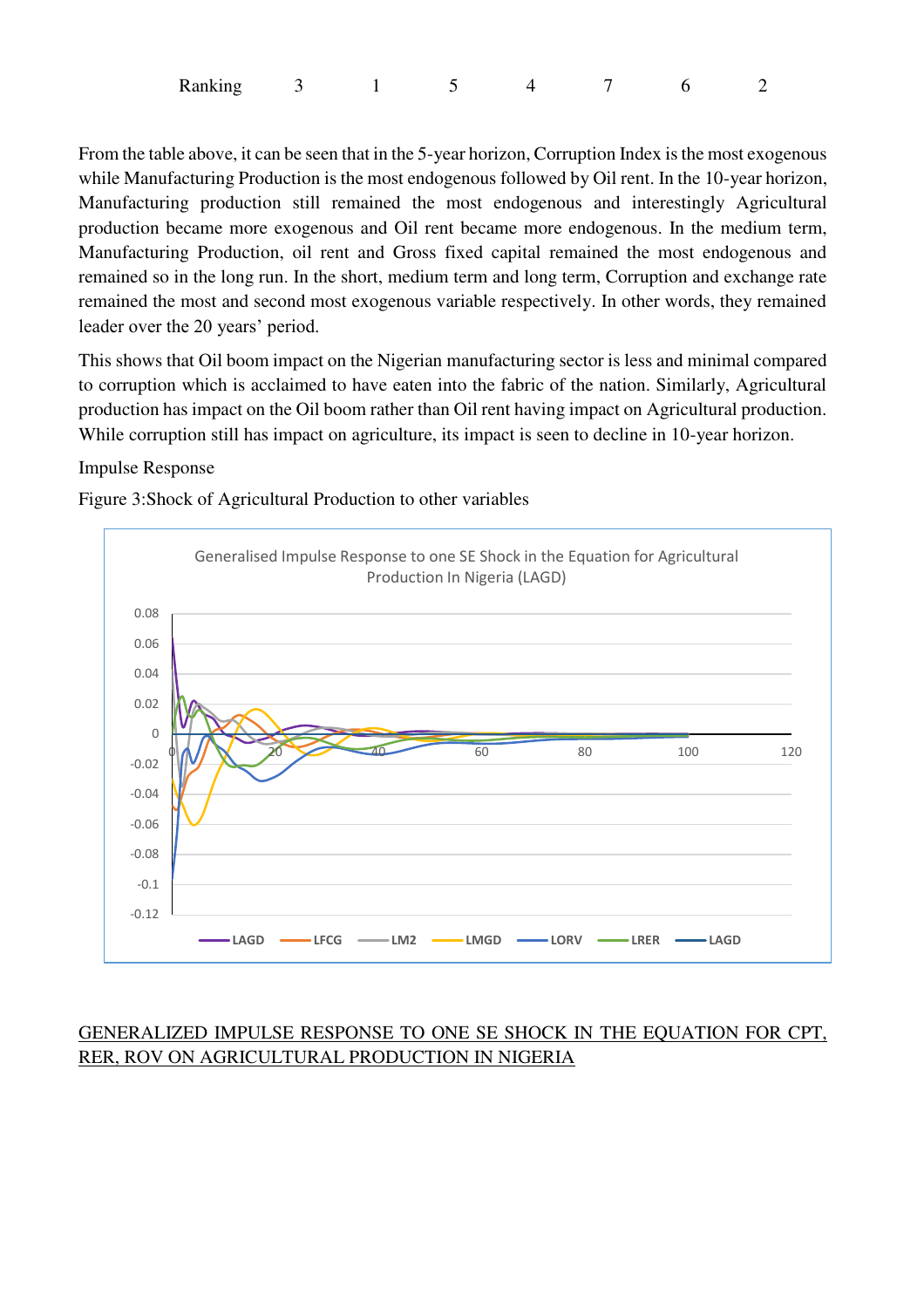



#### Figure 5: Shock of Real Effective Exchange rate to Agriculture



Figure 6: Shock of Real Effective Exchange rate to Agriculture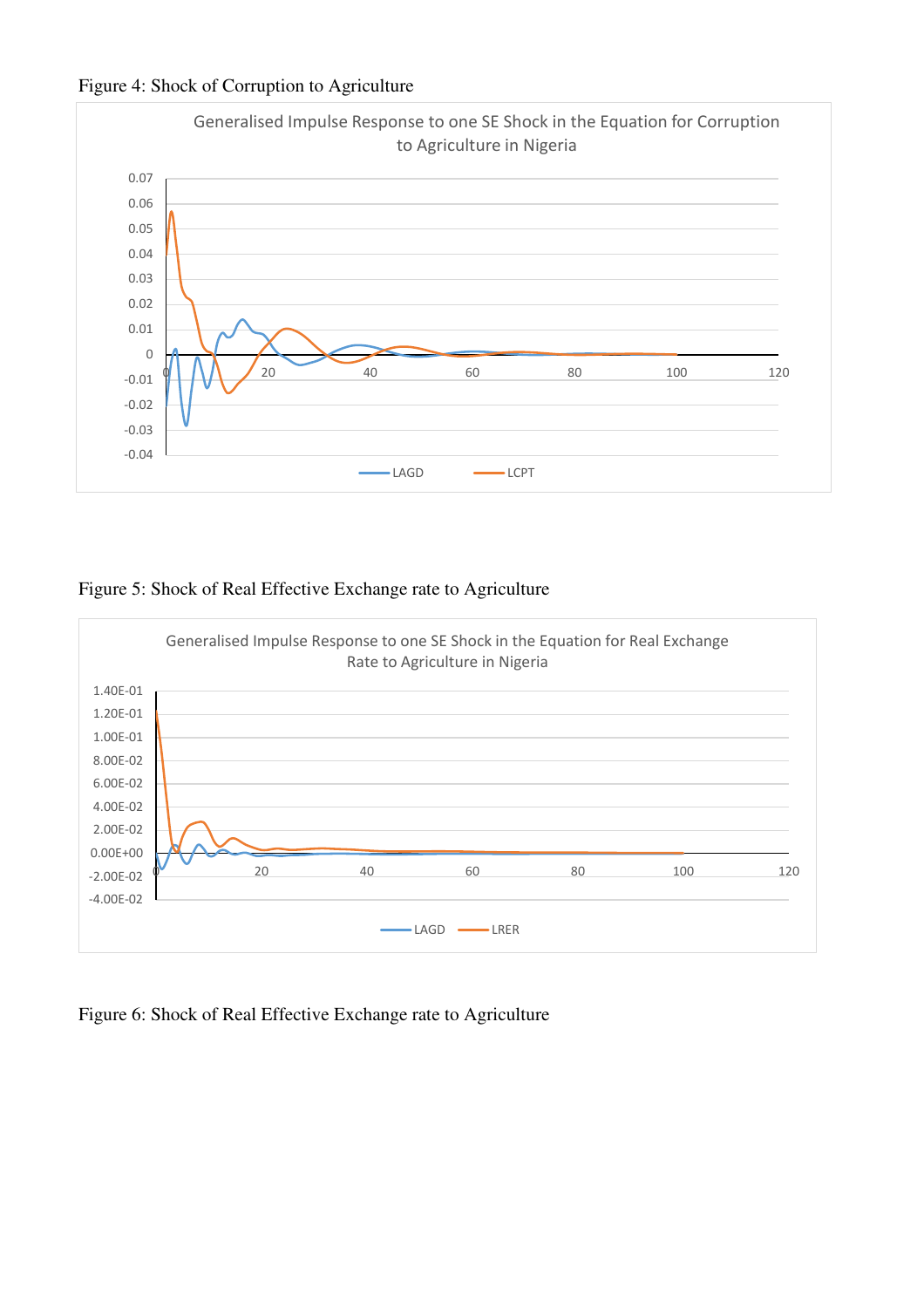

VDC and Impulse Response Analysis and Findings

From the table, it appears that both Corruption and the real exchange rate dominate the system to some extent as their forecast errors are largely attributable to their own innovations: about 58% and 43% respectively of the forecast error variance are explained by their own innovations at the first 5 year period and about 41% and 31% respectively considered in the variance decomposition.

From the analysis of VDC and impulse response (IR), which necessarily shows the same result in different form, by shocking our target variables, mostly Corruption has identified its affect on Agricultural Production indicating an inverse relation. We can argue that the result in IR seems to support the findings from VDC, however, this is supported by theory or counter intuitive.

We can argue that shock in Real exchange rate has a slight significant effect on Agriculture this is in support of the findings in Warr (1985), this result is consistent in both IR and VDC, which is however is against our theory of Dutch disease. Findings show that Agriculture is exogenous, which seem to be counter **intuitive for the case of Nigeria,** one the one hand, we can argue that Agriculture should be endogenous, which was found to be endogenous in ARDL variable addition test as in the long run Agriculture value added to GDP would depend on the

More so, Oil Revenue also seem to have a slight significant impact on agriculture across the horizon in both VDC and IRF. This result is in resonance with the idea is that "easy" revenues corrupt and bring about conflicts (Ross 1986), and encourage economically inefficient, but politically important projects. To mitigate such problem in the case of Nigeria, (Sala-i-Martin & Subramanian, 2013) suggest decentralizing revenues in Nigeria, by distributing them directly to the people, so the government is forced to finance public services by taxes.

The major finding here is that variations in agricultural output are predominantly by Real Exchange rate followed by Oil revenue and Money supply variables respectively in the short run. While the Corruption variable followed by real exchange rate explained more than its own shock in the long run. Thus, in the long run, Corruption is the most important variable that explains variations in agricultural output as share of GDP if own innovation is assumed away. These confirm that institutional quality, real exchange rate and the oil revenue are important source of variation in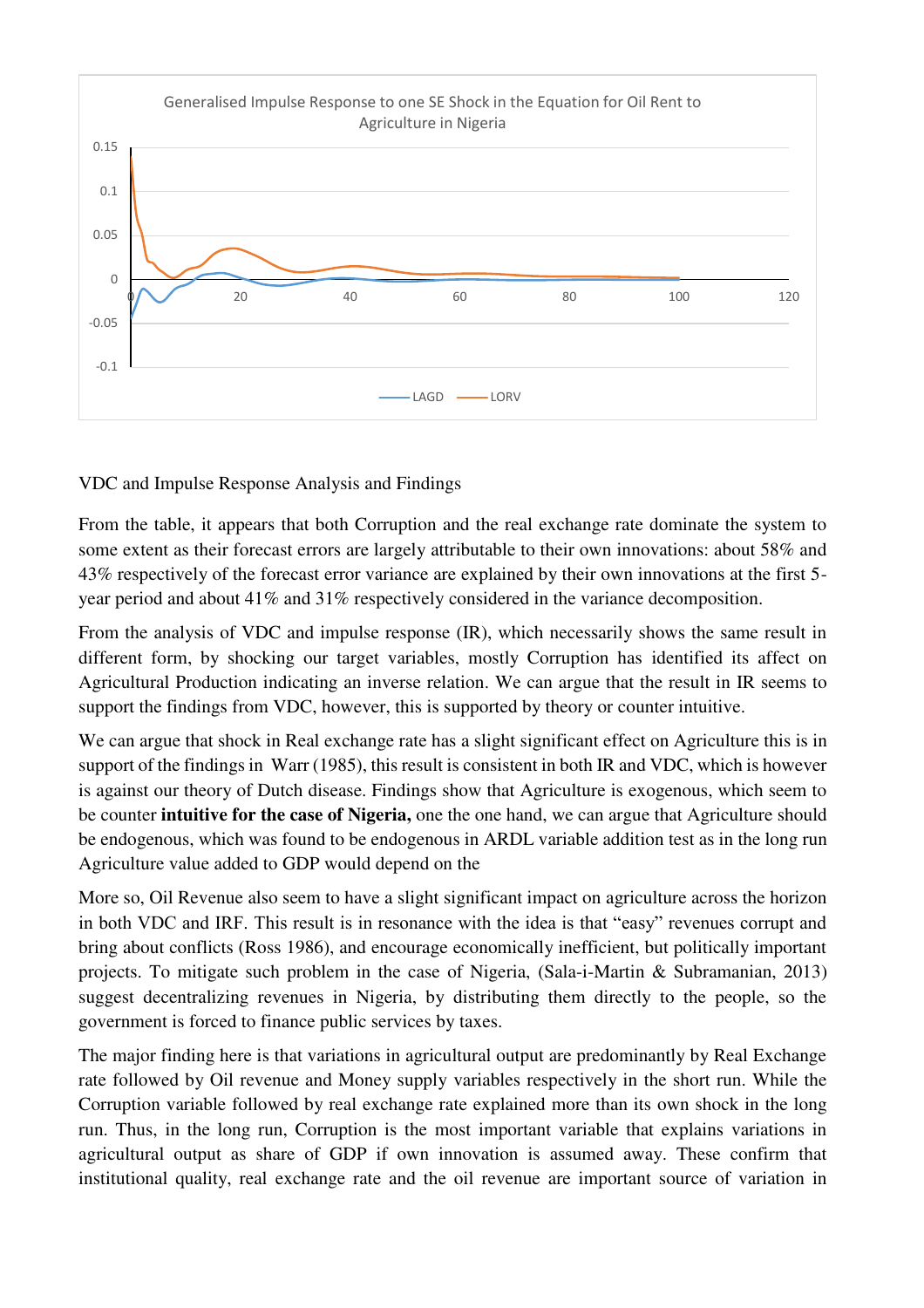agricultural production in Nigeria. Likewise, over the medium to longer term (15–20 years), changes in the Corruption index real (aside from the effects of its own shock) are only explained by shocks to the real exchange rate and Oil revenue. These are akin to the response found in the impulse response functions (IRFs).

#### **Conclusion**

The results above shows that Agriculture value added to GDP responds to movements in Institutional quality (Corruption) and offer support for the hypothesis that agriculture as a share of GDP responds to movements in real exchange rates and oil revenue and shows that most of the dynamic interaction takes place in the long run. These results are consistent with Olusi and Olagunju's (2005) as well as Bature (2013) model of speculation and theoretical groundwork of Dutch disease. Rising oil prices can breed appreciation of real exchange rate which will lead to contraction of the traditional tradable sector (agriculture).

However, is showed that Nigeria is suffering more from corruption and poor institutional quality than the Dutch disease. This is somewhat paradoxical to earlier deviant findings that Nigeria is not suffering from the Dutch disease (find him, 2013) and that Nigeria is only suffering from dutch disease (Bature, 2013). Although Dutch disease is present in the long run. A possible explanation for earlier findings could be because the authors assumed that corruption would not impact on Agricultural output. Perhaps that oil would impact manufacturing rather than agriculture, which is rather know to have been Nigeria's traditional leading foreign exchange earner and the traditional tradable sector of most less developed economies. Likewise, it is also a known fact that manufacturing sectors in the less developed economies are still not developed to the stage where their products will enjoy large foreign patronage and become tradables as in the case of highly industrialized and developed economies.

The contraction of the agricultural sector in resource boom countries, especially Nigeria, was triggered by the sudden windfall from oil but suffers more due to poor institutional quality and increasing levels of corruption. It is therefore recommended that government should focus more on the traditional tradable sector and strive efficient institutional quality which will ensure that resources are prudently utilized, which is necessary for the development of the agricultural sector with longterm potential for sufficiency in food and economic development. It is clear that things changed domestically in this regard in recent years in Nigeria as evidenced in our quantitative analysis although at an insignificant rate. The recent rise in the local contribution of non-oil to GDP (as seen in the third phase of the economy) is an indication of potential prosperity in diversification, which is a welcome development for the agricultural sector as well as other non-oil sectors in the Nigerian economy.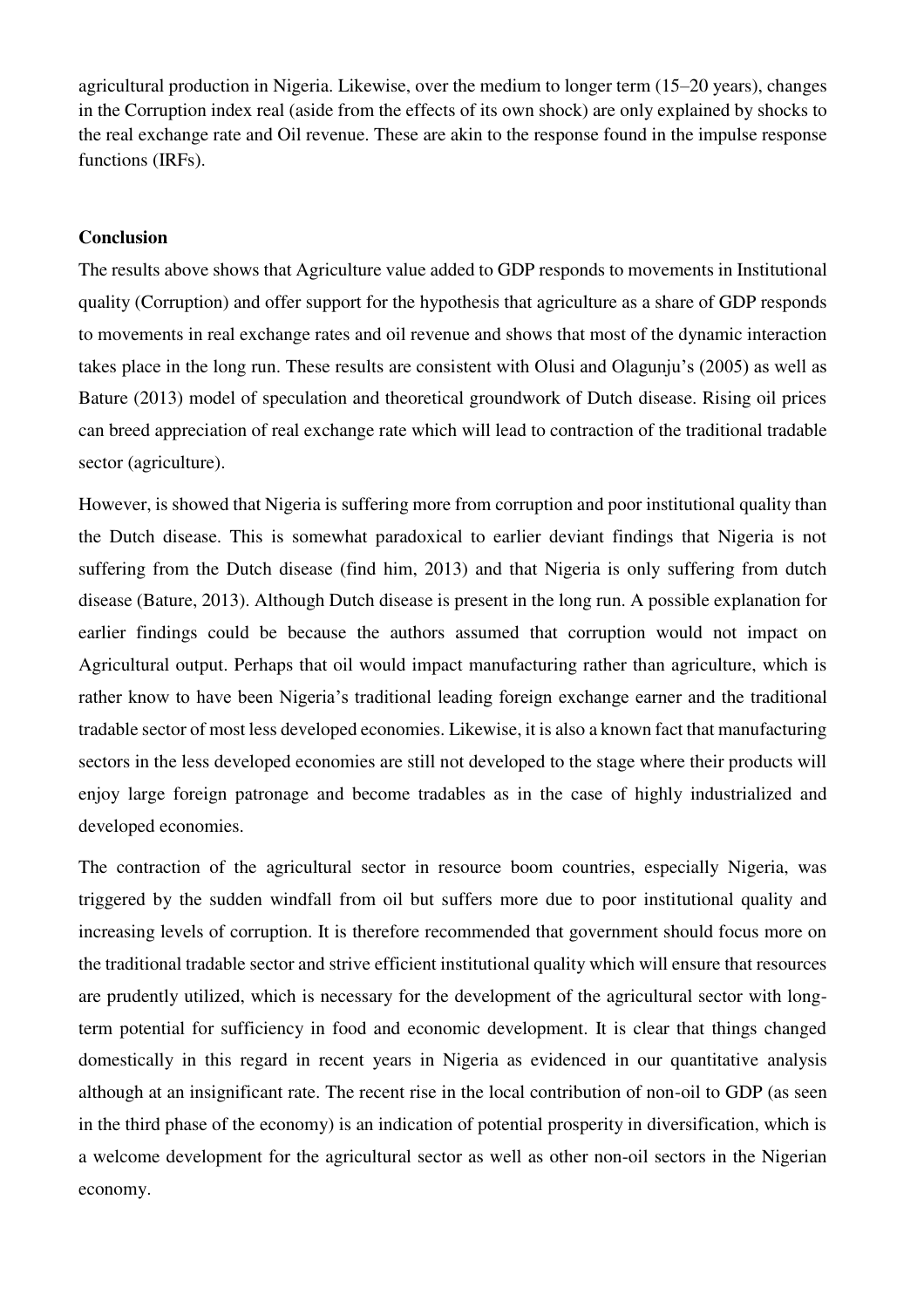The results in this study have a number of policy implications. As expected, real exchange rates respond to the price of oil and the quantity of oil produced in Nigeria. Also, the agriculture share of GDP responds to both the exchange rate and the price and quantity of oil produced in Nigeria to confirm that Dutch disease is real although not as significant as corruption in the economy. Thus, increased oil revenues could hurt the whole economy if there is no prudent management, which ca only be guaranteed through qualitative institutional policies that rid corruption, wastage and unproductive use of resources.

The negative effects of oil revenues being spent on unproductive activities are visible in Nigeria. We find that appreciation in the country's Corruption index and the real exchange rate led to a significant contraction of the agricultural sectorial productivity. Such a scenario could be reversed if the revenues of oil were used on productive activities.

Provision of extension services and new technology by the government to the agricultural sector could enhance increase productivity in the sector. In addition, spending a significant proportion of the oil revenues on infrastructural facilities would greatly enhance workers' productivity which would result in both short- and long-term growth. It is important that the government of Nigeria prioritize agricultural sector again with more sense of responsibility and strong effort in reducing the impact of corruption on the implementation of policies.

#### References

- Arreaza, a., Castilla, L. M., & Fernandez, C. (1984). Booming Sector and Dutch Disease Economics : Survey and Consolidation. Oxford Economic Papers , New Series , Vol. 36 , No . 3, 359-380.
- Bature, B. N. (2013). The Dutch Disease and the Diversification of an Economy: Some Case Studies., 15(5), 6–14.
- Benkhodja, M. T. (2014). Monetary policy and the Dutch disease effect in an oil exporting economy. International Economics, 138, 78–102.
- Corden, W. M., & Neary, J. P. (1982). Booming Sector and Deindustrialization in a Small Open Economy. The Economic Journal, 92, 825–848.
- Domingos, P. (2000). A Unified Bias-Variance Decomposition for Zero-One and Squared Loss.pdf. Seventeenth National Conference on Artificial Intelligence, (1999), 564–569.
- Mehlum, H., Moene, K., & Torvik, R. (2006). Institutions and the resource curse. Economic Journal, 116(508), 1–20.
- Nigeria, A. (2015). Corruption and Poverty In Nigeria (Vol. 234).

Pesaran, M. H., Shin, Y., & Smith, R. J. (2001). Bounds testing approaches to the analysis of level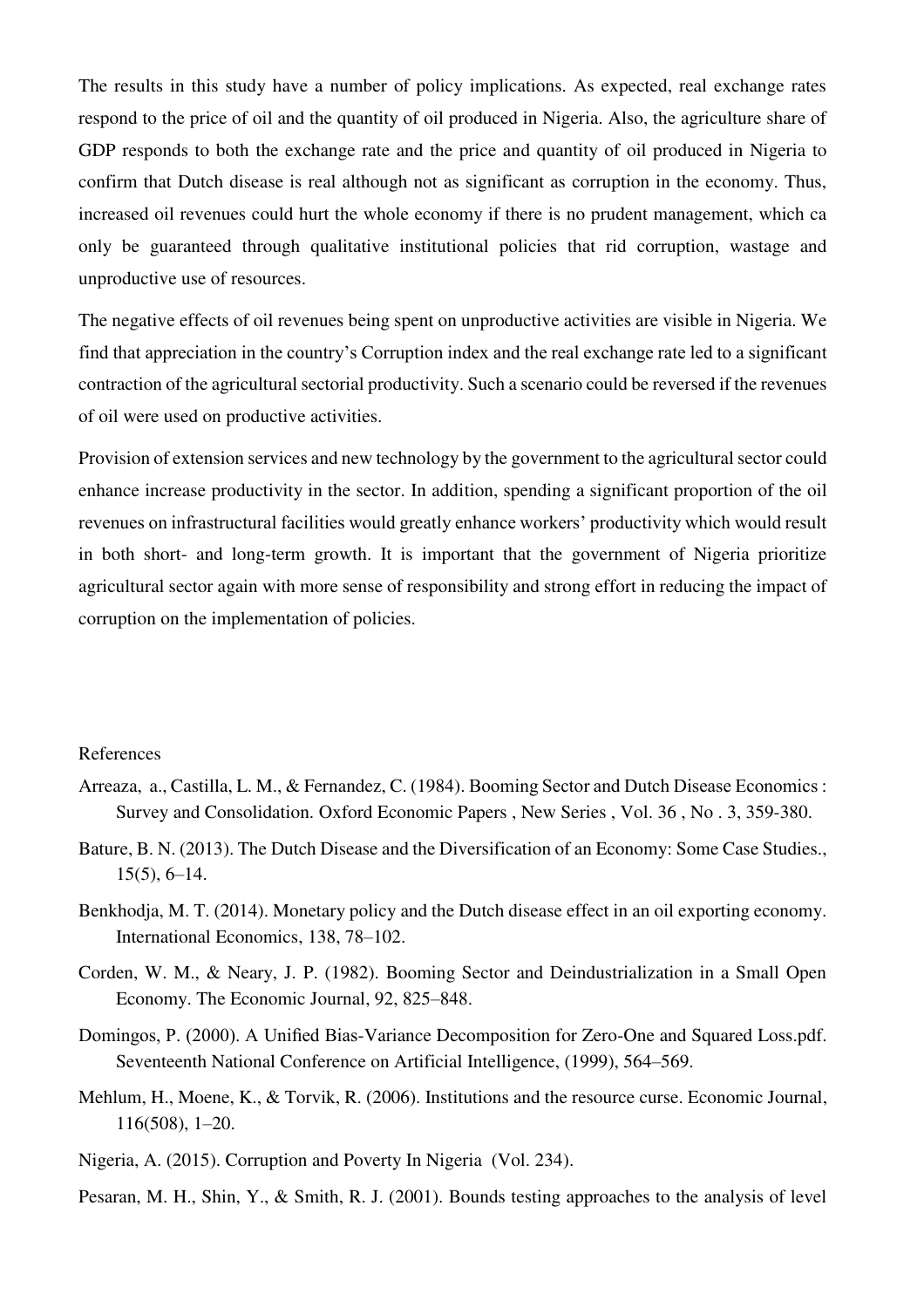relationships. Journal of Applied Econometrics, 16(3), 289–326.

- Rodríguez, F., & Sachs, J. D. (1999). Why Do Resource-Abundant Economies Grow More Slowly? Journal of Economic Growth, 4(3), 277–303.
- Ross, M. L. (1999). The Political Economy of the Resource Curse. World Politics.
- Rosser, A. (2006). Escaping the Resource Curse. New Political Economy, 11(4), 557–570.
- Sachs, J. D., & Warner, a M. (2001). Natural resources and economic development: the curse of natural resources. European Economic Review, 45, 827–838.
- Sachs, J. D., & Warner, A. M. (1997). Natural Resource Abundance and Natural Growth. National Bureau of Economic Research (Havard University), 1–50.
- Sala-i-martin, X., & Subramanian, A. (2003). ADDRESSING THE NATURAL RESOURCE CURSE. NBER WORKING PAPER SERIES, No. 9804(June), 46.
- Sala-i-Martin, X., & Subramanian, A. (2013). Addressing the natural resource curse: An illustration from Nigeria. Journal of African Economies, 22, 570–615.
- Van Wijnbergen, S. (1986). Exchange rate management and stabilization policies in developing countries. Journal of Development Economics, 23(2), 227–247.
- Vanwijnbergen, S. (1984). the Dutch Disease a Disease After All. Economic Journal, 94(373), 41– 55.



# Figure: Shock of Agricultural Production to other variables Figure: Shock of Corruption

Index to other variables